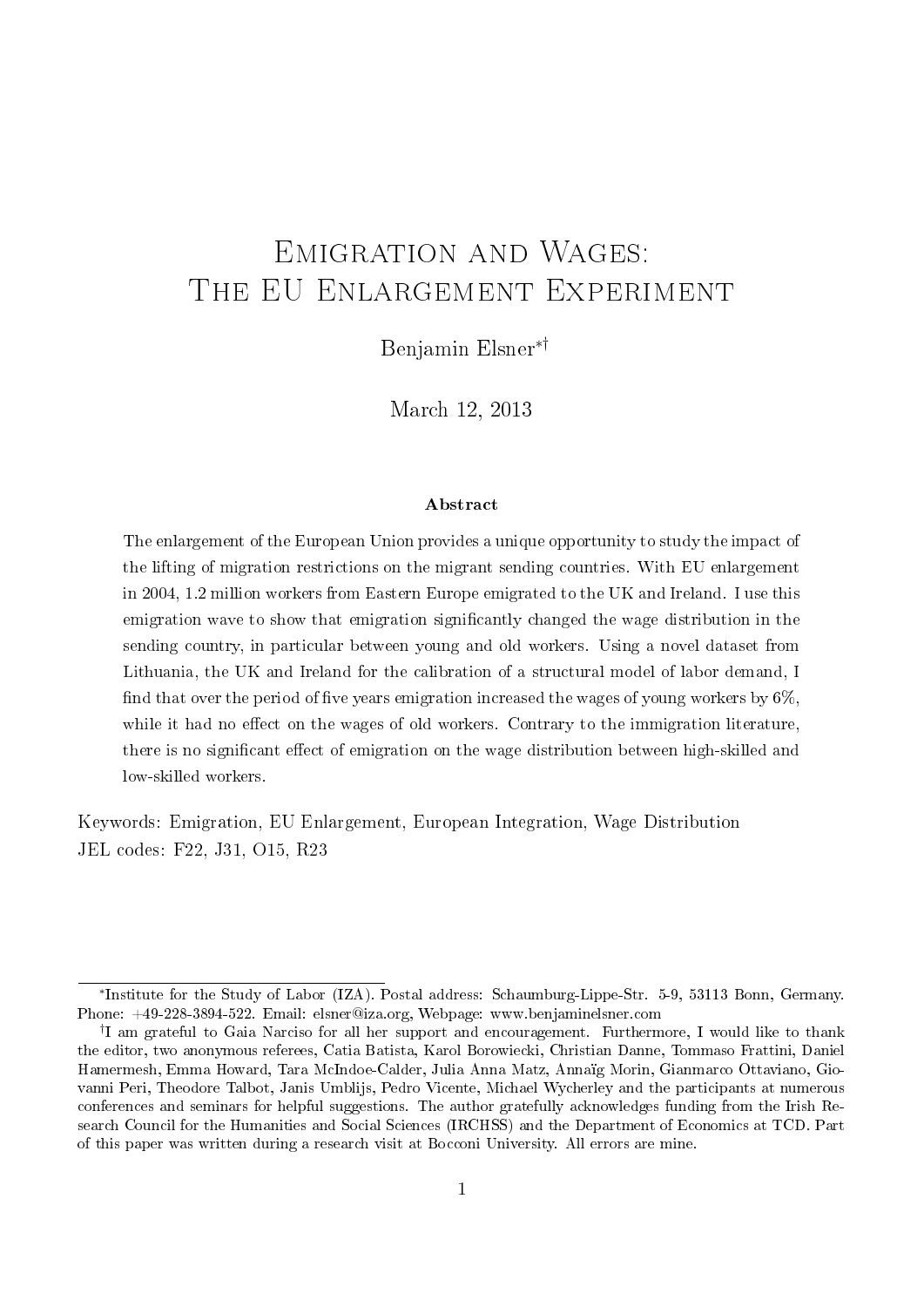## 1 Introduction

Lifting the barriers to migration can lead to welfare gains of up to  $150\%$  of world GDP.<sup>1</sup> However, while a large body of literature has quantified the gains from migration for the receiving countries and the migrants, little is known about the impact of emigration on the sending countries. Given that migration is heavily restricted, there are few episodes of large migration waves that can be exploited to assess the impact of the lifting of these restrictions on the sending countries.<sup>2</sup>

This paper exploits a large emigration wave from Eastern Europe to analyze the impact of emigration on the wages of non-migrants in the sending countries. Following EU enlargement in 2004, the UK, Ireland, and Sweden opened their labor markets to workers from Eastern Europe, which prompted a migration wave of  $1.2$  million workers over 3 years. Indeed, the most-affected sending countries - Latvia, Lithuania, Poland and Slovakia - experienced an outflow of up to  $9\%$ of their workforce.<sup>3</sup>

To estimate the wage effects of emigration, I use a structural factor demand model (Card  $\&$ Lemieux, 2001; Borjas, 2003). I first take a snapshot of the labor market prior to EU enlargement by estimating the model parameters using microdata from Lithuania. Based on observed immigration data from the UK and Ireland, I then simulate the emigration wave and calculate the wage change as the difference between the equilibrium wage before and after the migration wave. Compared to a reduced-form analysis, this approach allows me to isolate the effect of emigration from other factors that would otherwise impact wages, such as trade, FDI and TFP growth. Furthermore, it also delivers separate wage effects for groups of workers with different education and work experience, thus allowing for an assessment of the distributional impact of emigration.

The main finding is that emigration had a significant impact on the wage structure, and particularly on the wage distribution between old and young workers, causing a substantial wage increase for young workers yet no effect on the wages of old workers. By contrast, I find no

 $\frac{1}{2}$  Clemens (2011)

See Kerr  $\&$  Kerr (2011) for a review of the immigration literature. Estimates for the gains on the side of the emigrants can be found in Chiswick (1978), Borjas (1995), and Algan et al. (2010).

<sup>3</sup> Own calculations from work permit data.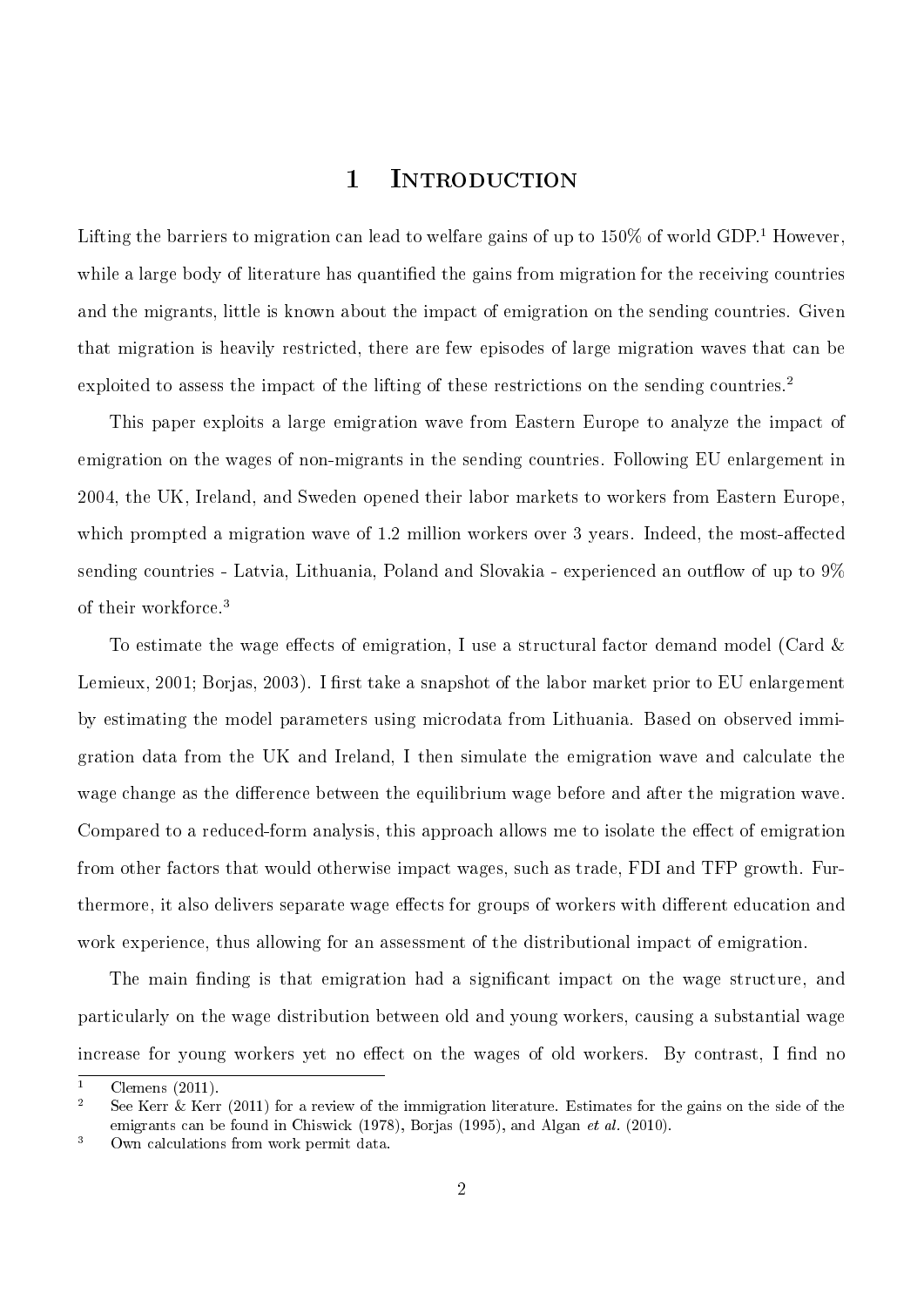difference in the wage effects between high- and low-skilled workers. These wage effects can be decomposed into an own-wage effect, caused by the emigration of workers with the same observable characteristics, and general equilibrium effects, caused by the change in the skill distribution of the workforce. The own-wage effect is positive; namely, a decrease in the number of workers increases their wage, while the sum of the general equilibrium effects, caused by the change in the demographics of the workforce, is negative. The own-wage effect dominates for young workers. who represented the majority of emigrants, while for older workers the two effects cancel each other out.

These findings stress the importance of labor market externalities in the assessment of the welfare impacts of emigration. Eastern Europe experienced a large outflow of young workers  $$ a *youth drain*  $\sim$  from all education levels. Through the price mechanism of the labor market. the wages of young workers increased more than the wages of older workers. However, most literature on the sending countries assumes away these labor market effects, focusing instead on the human capital externalities. In this literature, high-skilled emigration changes the incentives of non-migrants to invest in education, which can have a negative "brain drain" or a positive "brain gain" effect (Gibson & McKenzie, 2011; Docquier & Rapoport, 2012) on economic growth. While indirect effects may be important for developing countries, this paper finds that the direct wage effects of emigration play a significant role in middle-income countries.

Given that the emigration wave from Eastern Europe was a sudden shock to labor supply, it allows for the identification of a short-run effect on wages. Moreover, the results have a clear interpretation, since all migrants left within a short period in time. By contrast, previous studies on the wage effect of emigration by Mishra  $(2007)$  and Aydemir & Borjas  $(2007)$  focus on longer time horizons, both finding a positive long-run impact in Mexico between 1970 and 2000. However, the results have to be interpreted as if all workers had left the economy at once, despite actually having left gradually over the last 50 years (Hanson & McIntosh, 2010). Dustmann *et al.* (2012) study a case similar to that in this paper – emigration from Poland, although the emigration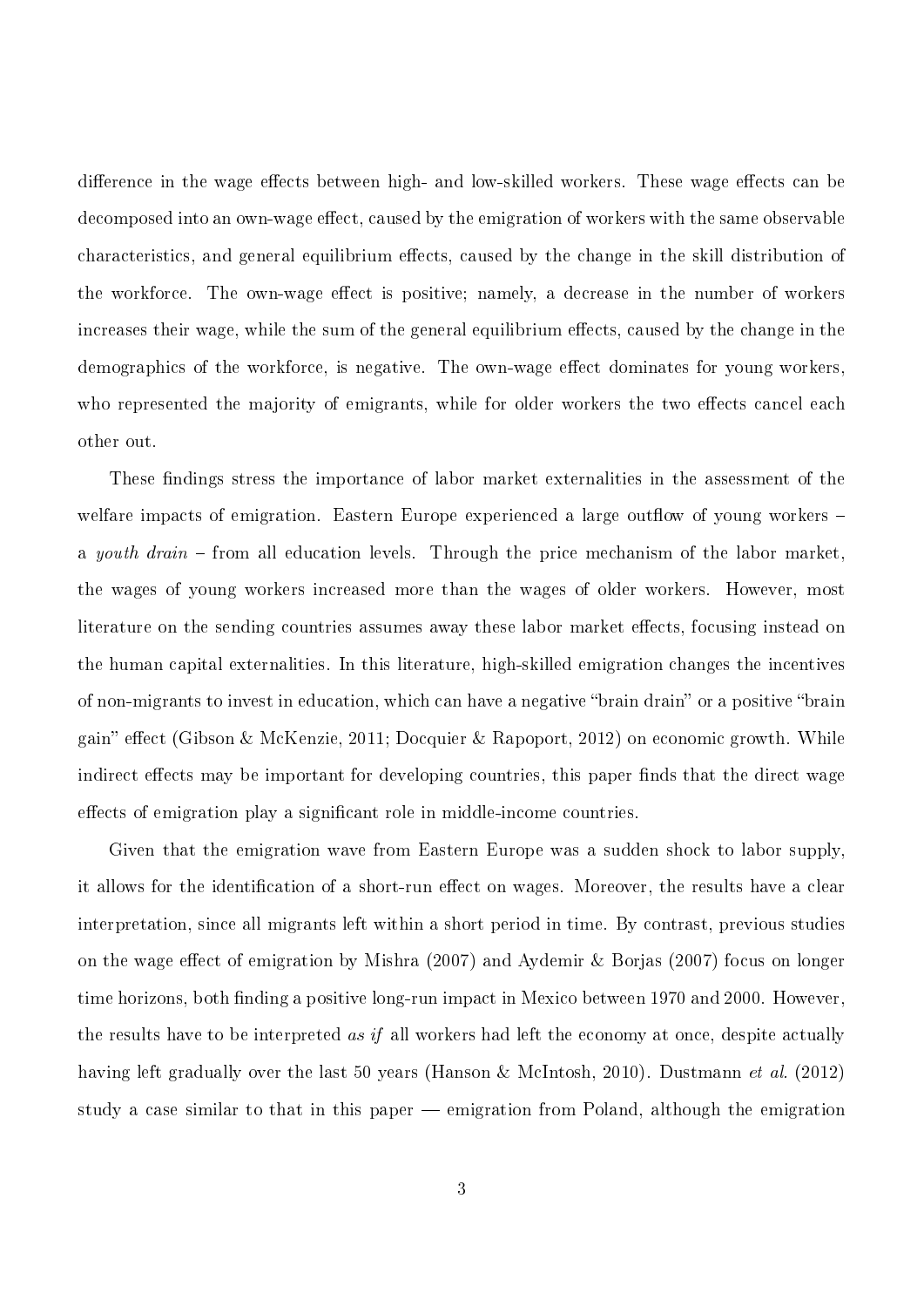wave in their period of study was rather small, with 2% of the workforce emigrating between 1998 and 2007. Recent evidence from quasi-natural experiments (Elsner, 2013; Gagnon, 2011) shows that emigration increases wages even in the short run. However, both studies use a reduced-form approach, only allowing them to determine an average effect. In this paper, I show that these wage effects only benefit the young workers. Moreover, a comparison with the reduced-form results of Elsner  $(2013)$  demonstrates the importance of the general equilibrium effects, without which the predicted wage changes would be considerably higher.

This paper also highlights the importance of wages as an adjustment channel to labor supply shocks in countries of origin. By contrast, the small effects of immigration on wages in migrantreceiving countries found in most studies imply that other channels are more important. Hanson & Slaughter  $(2002)$  and Lewis  $(2003)$  find that labor supply shocks in US states are mainly absorbed within industries. Industries switch to technologies that are more complementary to the increased type of labor, while there is little evidence of a change in the output mix towards goods produced intensively using the type of labor that has increased most (i.e. the Rybczynski effect). Gandal et al. (2004) and González & Ortega (2011) find similar results for the large immigration waves in Israel and Spain, respectively. Dustmann & Glitz (2011) show that the switching of industries to complementary technologies can be explained by firm entry and exit, given that new firms have no adjustment costs. However, the non-negligible wage effects of emigration found in this paper imply that other adjustment channels must play a lesser role than in receiving countries, with further research required to shed light on this issue.

Finally, this paper reveals that migration affects sending and receiving countries along different skill dimensions. In contrast to most studies on immigration, which find the main distributional effect between high-skilled and low-skilled workers (Borjas, 2003; Manacorda *et al.*, 2011; D'Amuri *et al.*, 2010), I find a significant distributional effect between old and young workers. The wage effect is larger in Eastern Europe than in the main receiving countries, which can be explained by the low degree of substitutability between old and young workers in transition countries: old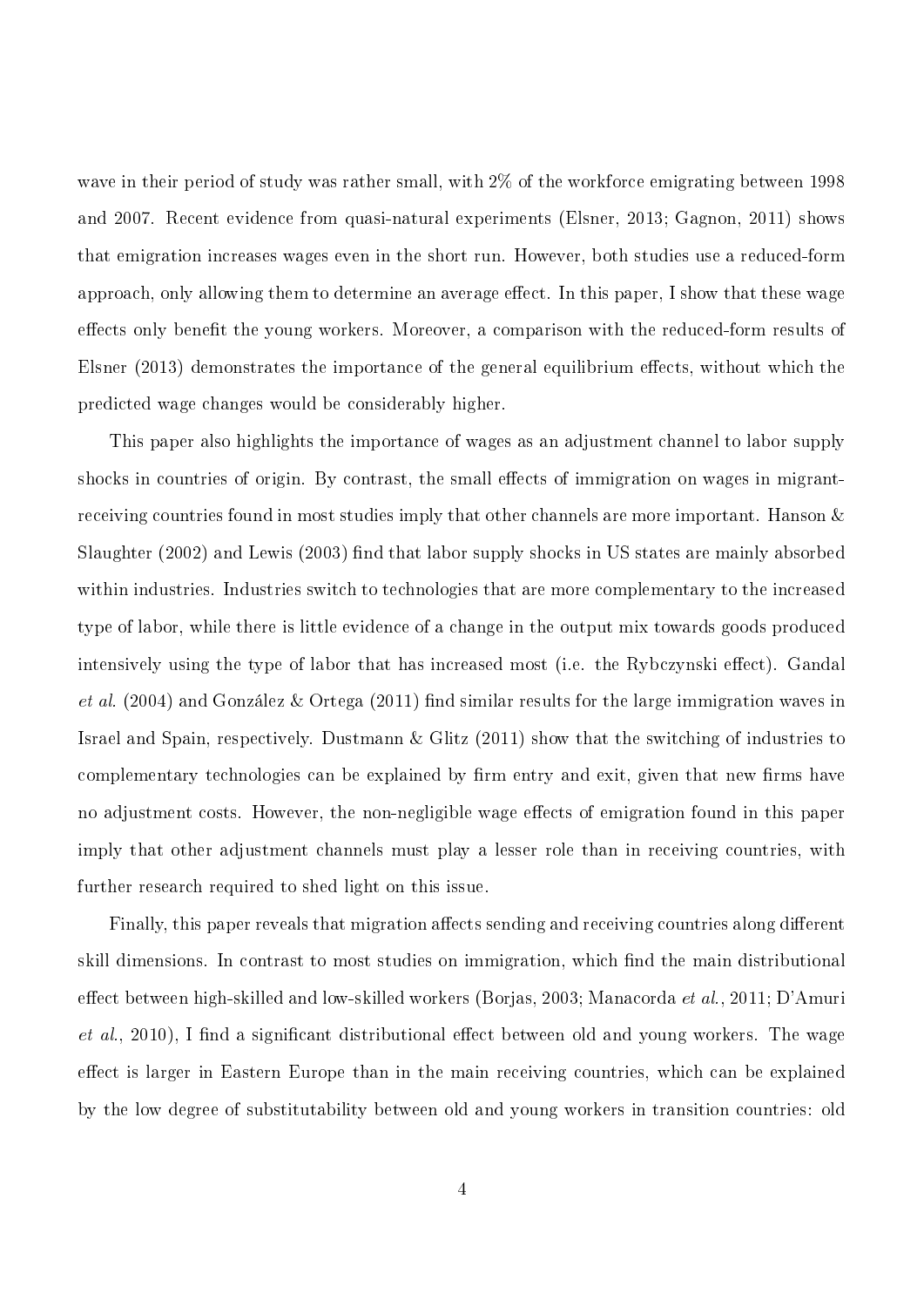workers in Eastern Europe were educated under socialism, while young workers received their education in a market economy. Therefore, young workers cannot easily be replaced by old workers, resulting in a stronger reaction of wages on emigration.

The remainder of the paper is structured as follows. Section 2 provides a historical overview and stylized facts concerning the emigration wave from Eastern Europe after 2004. Section 3 sets up the structural model. Section 4 describes the data sources that are used for the estimation of the structural parameters in Section 5. Section 6 details the simulation of the migration wave and calculates the wage effects. Section 7 concludes.

# 2 EU Enlargement, Migration and Wages: Stylized **FACTS**

This section provides an overview of EU enlargement and the subsequent migration wave from the new to old member states of the EU. In 2004, eight former socialist countries from Central and Eastern Europe joined the EU, with the high wage differentials between Western Europe and the accession countries creating a large incentive for workers from these countries to emigrate.<sup>4</sup> Freedom of Movement, a basic principle of the EU, guarantees every worker from the New Member States the right to migrate to any EU country and take up employment. However, only Ireland, the UK and Sweden immediately opened their labor markets and experienced a large influx of immigrants. Most other countries in Western Europe were concerned with potential negative consequences for their labor markets and welfare systems, and restricted the access for workers from the New Member States for up to 7 years. Between 2004 and 2007, 1.2 million workers migrated from Eastern Europe to the UK (770,000), Ireland (416,000) and Sweden  $(19,000)^5$ 

Most migrants came from Poland, Latvia, Lithuania and Slovakia. Despite Poland having the

 $\overline{4}$  The difference PPP-adjusted GDP per capita, a proxy for wage differentials, amounted to 37% in Lithuania and 40% in Poland, compared to the UK. Source: Eurostat.

<sup>&</sup>lt;sup>5</sup> Sources: Ireland: Central Statistics Office. UK: UK Home Office. Sweden: Wadensjö (2007).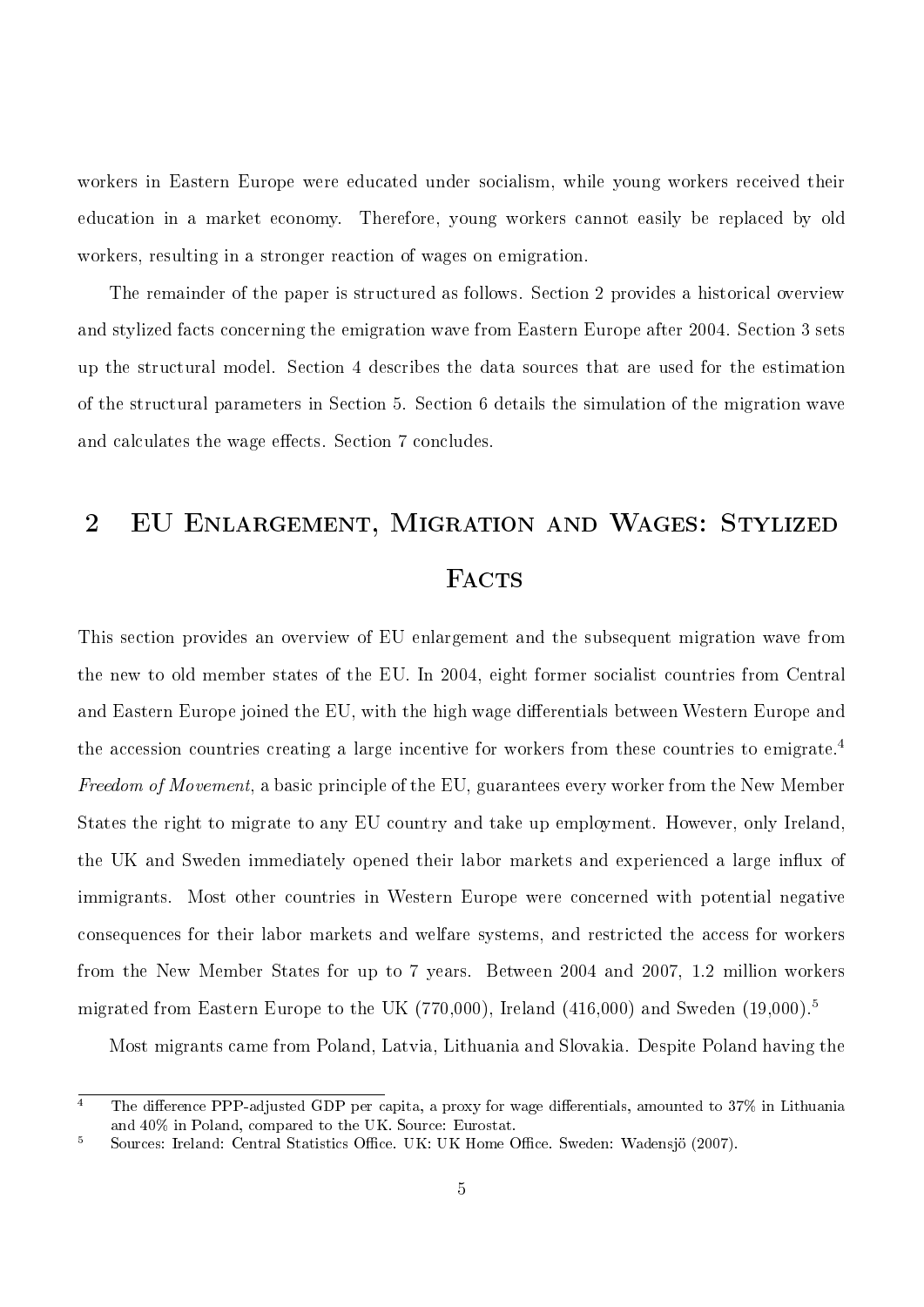highest number of emigrants, Lithuania and Latvia had the highest share of emigrants. Between 2004 and 2007, 9% of all Lithuanian workers and 6% of all Latvian workers received a work permit in Ireland or the UK. While some workers only migrated for a short period, the majority stayed in the destination country for longer periods, with evidence from the Irish Central Statistics Office (2009) suggesting that around 60% of migrants from the New Member States stayed for at least two years after having received a work permit.

This study takes Lithuania as an example to study the impact of emigration on the wages of stayers. Lithuania presents an interesting case as it had the highest share of emigrants among the accession countries. At the same time, the results are externally valid with respect to other transition countries. For instance, Poland, Slovakia and Latvia share the same history of transition as Lithuania since the fall of the Iron Curtain in 1990. In addition, they were in a similar economic situation at the time of EU enlargement, with comparable levels of GDP per capita and unemployment.<sup>6</sup> Accordingly, an outflow of  $9\%$  of the workforce should have similar impacts on the wage structure in all four countries.

The number of work permits per year issued to Lithuanians increased sharply from 6,400 in 2003 to 40,000 in 2006.<sup>7</sup> Around the same time, Lithuania experienced a phase of high economic growth, with GDP per capita growing in total by 37.5% between 2002 and 2006, which was also accompanied by a phase of considerable wage increases. The graph on the left in Figure 1 shows the changes in average real wages for workers in different education and experience groups.

Although all groups gained, the wage changes were not spread evenly across groups of workers. Indeed, young workers with a work experience of up to 20 years gained considerably more than old workers. Furthermore, wage changes were on average larger for low-skilled workers. These uneven wage changes resulted in a change in the wage distribution between young and old workers, and high- and low-skilled workers.<sup>8</sup>

<sup>6</sup> In 2004, the GDP in current prices was between EUR 4,800 (Lithuania) and EUR 6,300 (Slovakia), considerably below the average of the old member states with EUR 26,000. Source: Eurostat.

<sup>7</sup> See Table 1B.

See the Online Appendix A.1 for more details on wage inequality.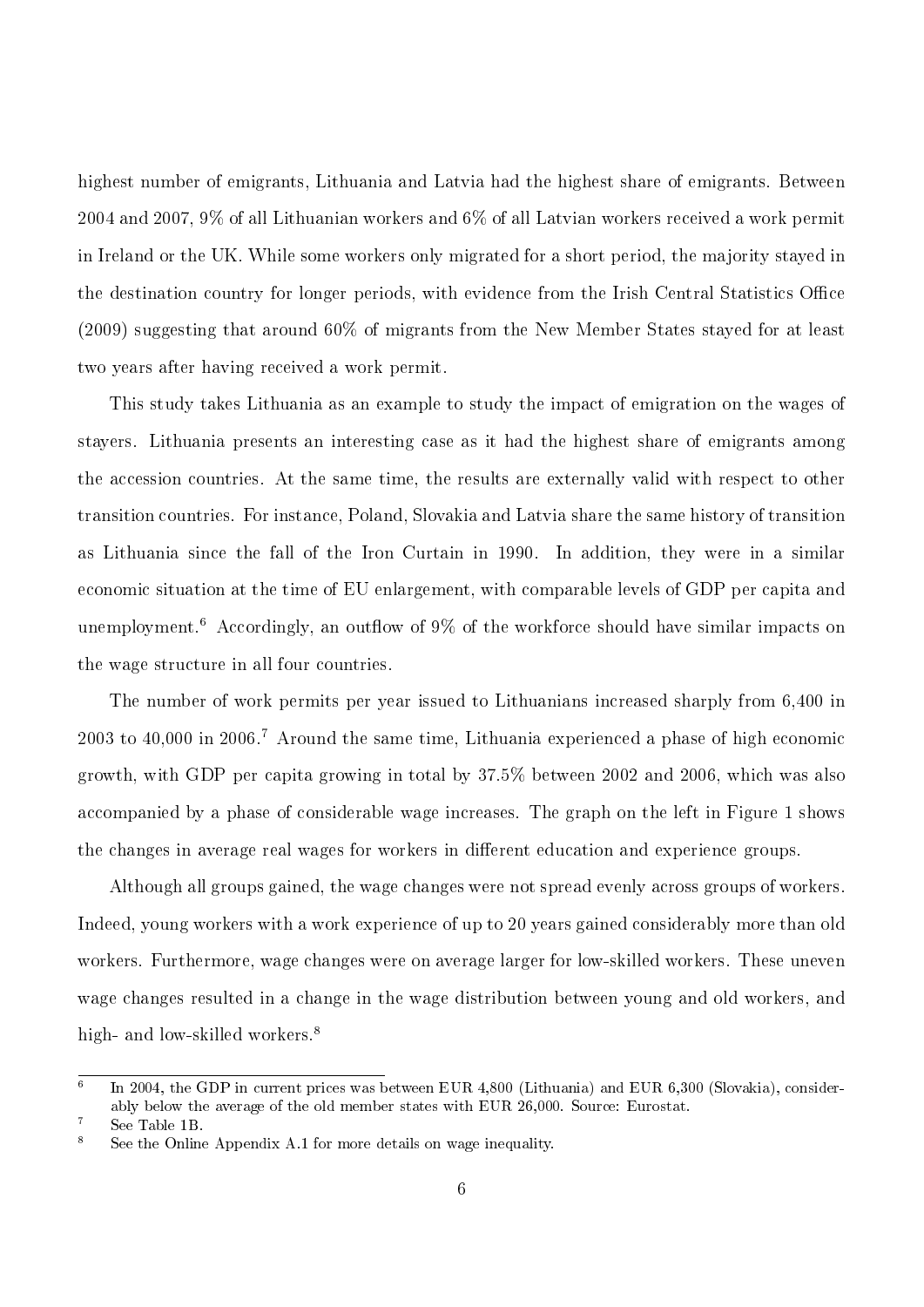

Note: The figure on the left shows the real wage changes in Lithuania from 2002 to 2006; the figure on the right displays the share of emigrants per skill group. A skill group is defined by education and work experience. Workers with 20 years and less of work experience are defined as young, and those with 21 and more years as old. The real wages are deflated by the HCPI. The emigrant share is measured as the share of the workers in a skill group that emigrated between 2002 and 2006. Source: Own calculations from the Lithuanian HBS, the Irish Census and Work Permit Data. See Section 4 for details.

Figure 1 (right graph) illustrates the magnitude of the emigration wave between 2002 and 2006 for each skill group. Similarly to the wage changes, the emigrant shares were higher for young workers, who were around 3.5 times more likely to emigrate than old workers. Surprisingly, there was little selection of emigrants with respect to the education groups: workers of all three education levels had almost identical emigrant shares, with slightly higher shares among workers with lower secondary education. Certainly, there was no evidence of a brain drain.

The changes in the level and distribution of wages could be caused by numerous factors. On the supply side, emigration leads to a smaller number of workers, and given constant labor demand, the workers who did not emigrate represent a more scarce resource and consequently their wages increase. On the demand side, domestic and foreign investment, trade integration or TFP growth can have a positive influence on wages. The structural model outlined in the next section allows me to disentangle the effect of emigration from these other channels.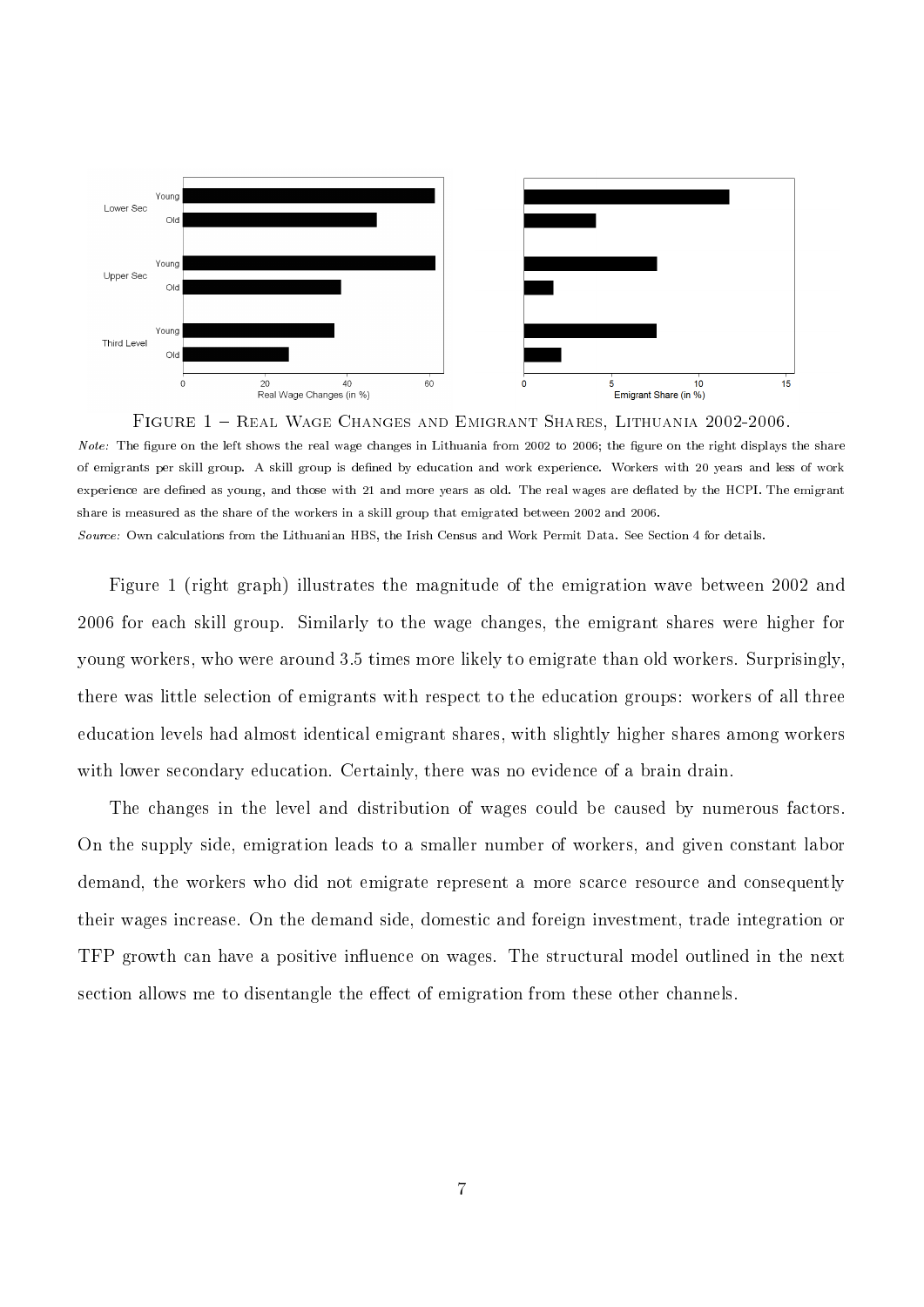## 3 STRUCTURAL MODEL

The structural model lays out a system of labor demand curves for workers with different observable skills. To model the heterogeneity in observable skills, the workforce is divided into 12 skill groups, defined by education and work experience. Workers with the same observable characteristics are perfect substitutes and compete in the same labor market. Across skill groups, workers with similar skills are closer substitutes than those with fundamentally different skills. Emigration of workers of a particular skill group shifts the labor supply, and, given a downward-sloping labor demand curve, increases the wages of the stayers in this skill group. In addition, emigration of workers from one group alters the relative skill supply of the entire workforce, which shifts the labor demand curves of all other groups. The extent of these general equilibrium effects depends on the degree of substitutability between skill groups, and needs to be determined empirically.

#### 3.1 AGGREGATE PRODUCTION

The notation and analysis in this section follow Card & Lemieux (2001), Borjas (2003) and Ottaviano & Peri (2012). The aggregate production function consists of three building blocks. In Equation (1), physical capital  $K_t$ , labor  $L_t$  and total factor productivity  $A_t$  are combined to produce an aggregate output  $Q_t,$  which has a price of 1. The second building block, Equation (2) is a CES aggregate of three education groups, which are imperfect substitutes. The third building block, Equation  $(3)$  combines workers with the same education yet different work experience, which accounts for the difference in skills between workers of different experience levels. The difference in skills can arise due to old and young workers acquiring their qualifications at different times, or because old workers may have gathered more experience in their job, and thus have more human capital than younger workers.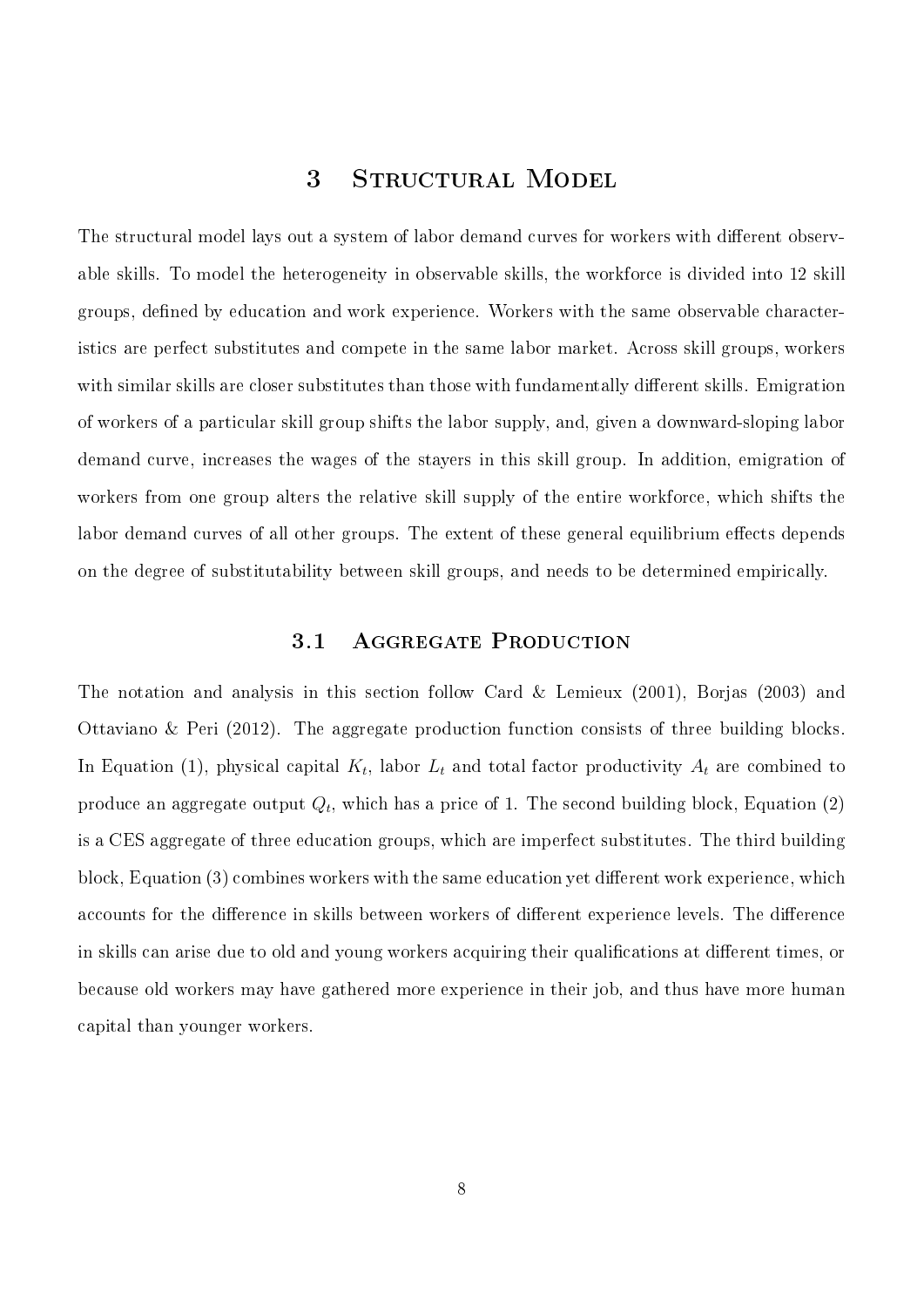$$
Q_t = A_t L_t^{\alpha} K_t^{1-\alpha} \tag{1}
$$

$$
L_t = \left[ \sum_i \theta_{it} L_{it}^{\frac{\sigma_{ED} - 1}{\sigma_{ED}}} \right]^{\frac{\sigma_{ED}}{\sigma_{ED} - 1}}
$$
(2)

$$
L_{it} = \left[ \sum_{j} \gamma_{ijt} L_{ijt}^{\frac{\sigma_{EXP}-1}{\sigma_{EXP}}} \right]^{\frac{\sigma_{EXP}}{\sigma_{EXP}-1}} \tag{3}
$$

 $\alpha \in (0,1)$  is the share of labor in aggregate income. The labor force  $L_t,$  described in Equation (2), consists of three different education groups  $L_{it}$  where i denotes lower secondary education (10 years of schooling or less), upper secondary education (11-14 years of schooling) and thirdlevel degree (equivalent to B.Sc degree or higher). Each education group consists of four work experience groups  $L_{ijt}$ , as described in Equation (3). The efficiency weights  $\theta_{it}$  and  $\gamma_{ijt}$  reflect the contribution of each labor input to the overall output of the entire labor force and each education group, respectively, with  $\sum_i \theta_{it} = 1$  and  $\sum_j \gamma_{ijt} = 1$ . The elasticities of substitution between education groups ( $\sigma_{ED}$ ) and experience groups ( $\sigma_{EXP}$ ) are crucial for the further analysis. The lower the value of these parameters, the harder it is to substitute two groups of workers in the production process, and the steeper the demand curves for education and experience groups.

Work experience is calculated as the exposure to the labor market, age  $-$  schooling  $-6$ .<sup>9</sup> For the division of an education group into experience groups  $(i)$ , I choose intervals of 10 years of work experience  $(0-10 \text{ years}, 11-20 \text{ years}, 21-30 \text{ years}, 31+ \text{ years}),$  as the result of a tradeoff between many skill groups and many observations per skill group. Shorter intervals allow for a more differentiated picture of the labor market, despite coming at the cost of a loss in precision. With a given number of observations, a high number of skill groups means that the calculation of the average wage and labor input per skill group are based on a small number of observations, and consequently averages become less precise. Aydemir & Borjas (2011) show that

 $\overline{9}$  The time spent in school is 10 years for lower secondary education, 12 years for upper secondary education. and 15 years for third-level education.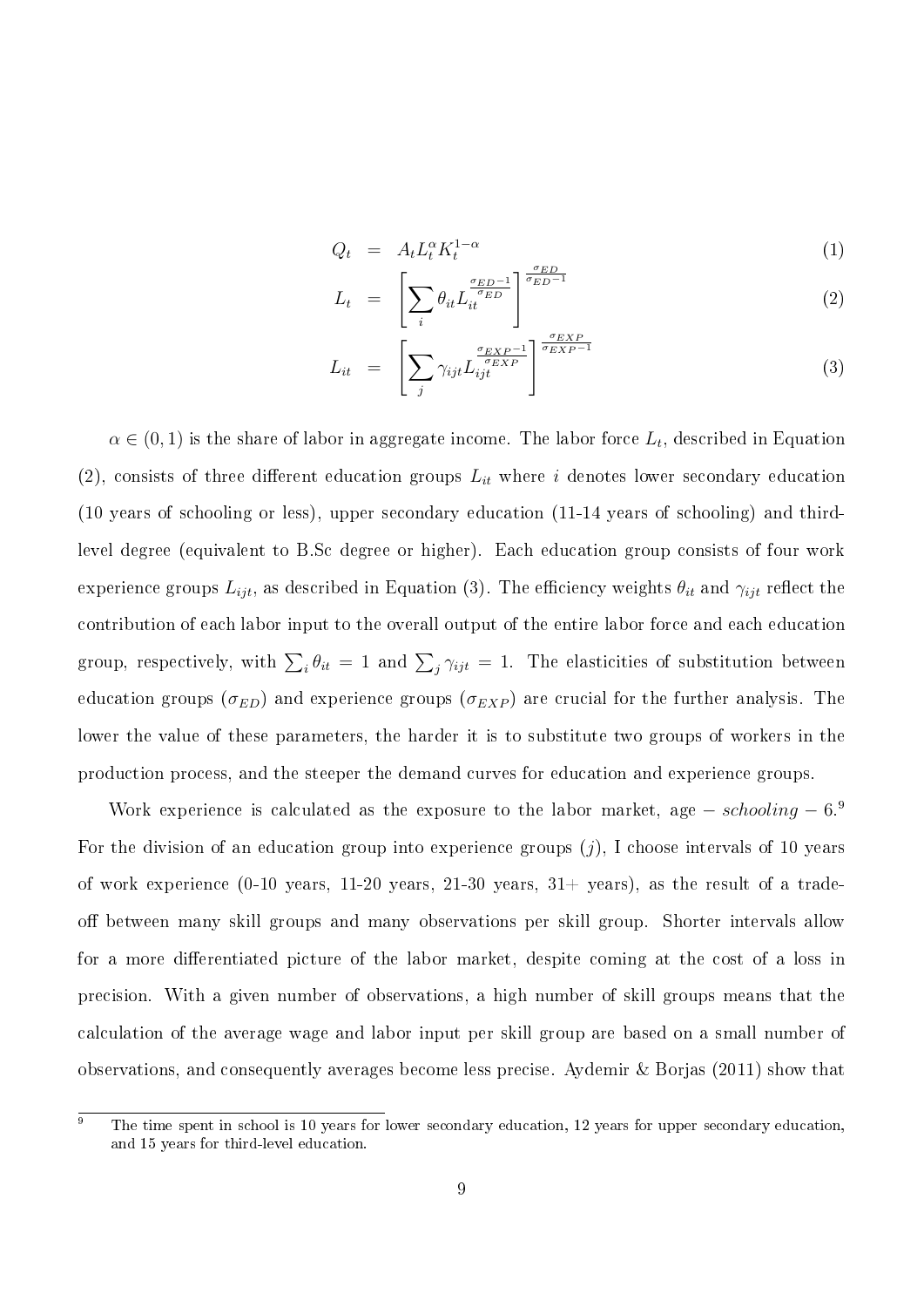this attenuation bias can have a signicant impact on the estimates of the structural parameters. Given the available dataset, the choice of 10-year intervals represents a compromise that reduces attenuation bias whilst allowing for a differentiated picture of the labor supply and wage changes.<sup>10</sup>

#### 3.2 Labor Market Equilibrium

Labor markets are perfectly competitive and clear in every period. The real wage  $w_{ijt}$  of each skill group  $L_{ijt}$  equals its marginal product. Differentiating  $\partial Q_t/\partial L_{ijt}$  and taking logs yields the labor market equilibrium, described by the log-linear demand curve

$$
\log w_{ijt} = \log \alpha A_t + (1 - \alpha) \log K_t + (\alpha - 1 + \frac{1}{\sigma_{ED}}) \log L_t + \log \theta_{it}
$$
  
+ 
$$
(\frac{1}{\sigma_{EXP}} - \frac{1}{\sigma_{ED}}) \log L_{it} + \log \gamma_{ijt} - \frac{1}{\sigma_{EXP}} \log L_{ijt},
$$
 (4)

where  $\frac{1}{\sigma_{EXP}}$  is the slope coefficient, while all other terms on the right-hand side of equation (4) are intercepts that vary along the dimensions indicated by the indices, i.e. time, education and experience. Any change in one of the factors on the right-hand side alters the marginal product, which leads to a change in the real wage *ceteris paribus*. Hence, the wage of group ij depends on its own labor supply, as well as the labor supply of all other groups of workers. Therefore, it is not only the absolute scarcity of group  $i\dot{j}$  that determines its wage, but also the relative scarcity of this group compared to all other skill groups.

From equation (4), it is possible to generate an estimating equation for  $\sigma_{EXP}$ , controlling for all other factors that affect the real wage. For the case of EU enlargement, these controls are particularly important, given that EU accession was accompanied by increased FDI inflows, a deeper trade integration and the inflow of EU structural funds, which have an impact on labor demand and ultimately on wages. Controlling for such factors is possible because the variation

<sup>10</sup> Most of the literature, e.g. Borjas (2003), Brücker & Jahn (2011), D'Amuri et al. (2010), Katz & Murphy (1992), Manacorda et al. (2011), Ottaviano & Peri (2012) uses 5-year experience groups. In the Online Appendix A.4 I also report results for 5-year and 20-year cells.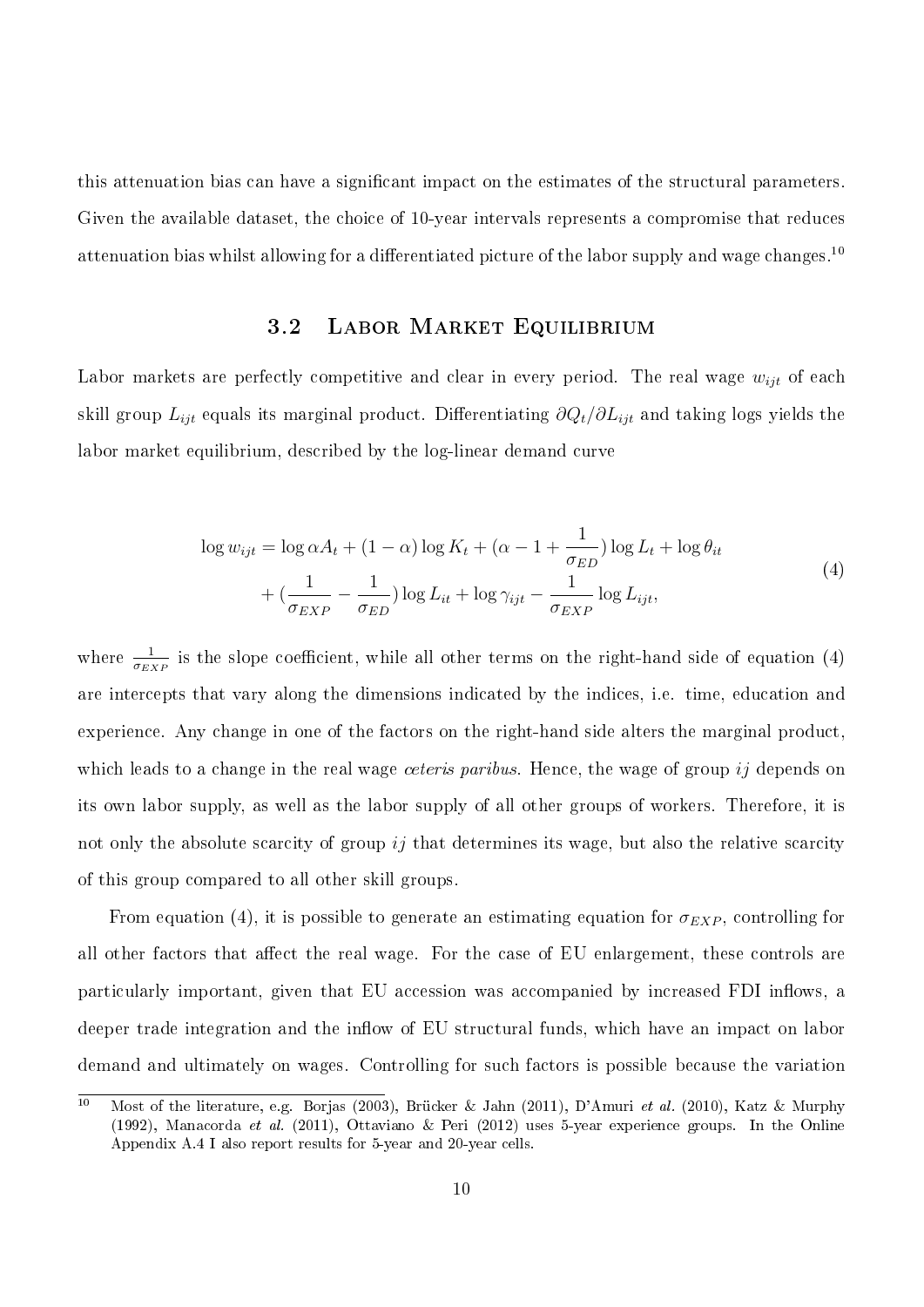in all terms on the right-hand side of equation (4) except  $\left(-\frac{1}{\sigma_{12}}\right)$  $\frac{1}{\sigma_{EXP}} \log L_{ijt}$ ) can be absorbed by dummies and interaction terms. A vector of time dummies absorbs all variation across skill groups over time, while interaction terms between time and education dummies absorb variation within education groups over time. The parameters  $\gamma_{ijt}$  and the labor input  $L_{ijt}$  both vary along the dimensions time, education and experience, so that the inclusion of an interaction of the respective dummies would absorb all the variation, and the model would be fully saturated. However, in this case,  $\frac{1}{\sigma_{EXP}}$  could not be identified. To circumvent this problem, I assume that the relative productivity of each experience group is constant over time, so that the variation of  $\gamma_{ijt}$  is absorbed by an interaction of education and experience dummies,  $\delta_{ij}$  and an error term  $\varepsilon_{ijt}$ . This is a standard assumption in the literature<sup>11</sup> and in the time horizon of 5 years, it is plausible that the relative productivity of an experience group does not fundamentally change. Moreover, as a robustness check, I add an additional set of time\*experience interaction terms to the estimating equation in Section 5.

 $\sigma_{EXP}$  can then be consistently estimated from

$$
\log w_{ijt} = \delta_t + \delta_{it} + \delta_{ij} - \frac{1}{\sigma_{EXP}} \log L_{ijt} + \varepsilon_{ijt}.
$$
\n(5)

## 4 DATA AND DESCRIPTIVE STATISTICS

The empirical analysis requires two datasets: one for the estimation of the structural parameters that characterize the Lithuanian labor market, another for the quantification of the number of emigrants per skill group for the simulations. For the estimation of the structural parameters, I use the Lithuanian Household Budget Survey of the 2 years before and after EU enlargement, namely 2002, 2003, 2005 and 2006.

The number of emigrants per skill group cannot be taken from the source country, as the statistical offices do not usually keep detailed records concerning emigrants. An obvious reason

<sup>&</sup>lt;sup>11</sup> See Borjas (2003), Ottaviano & Peri (2012).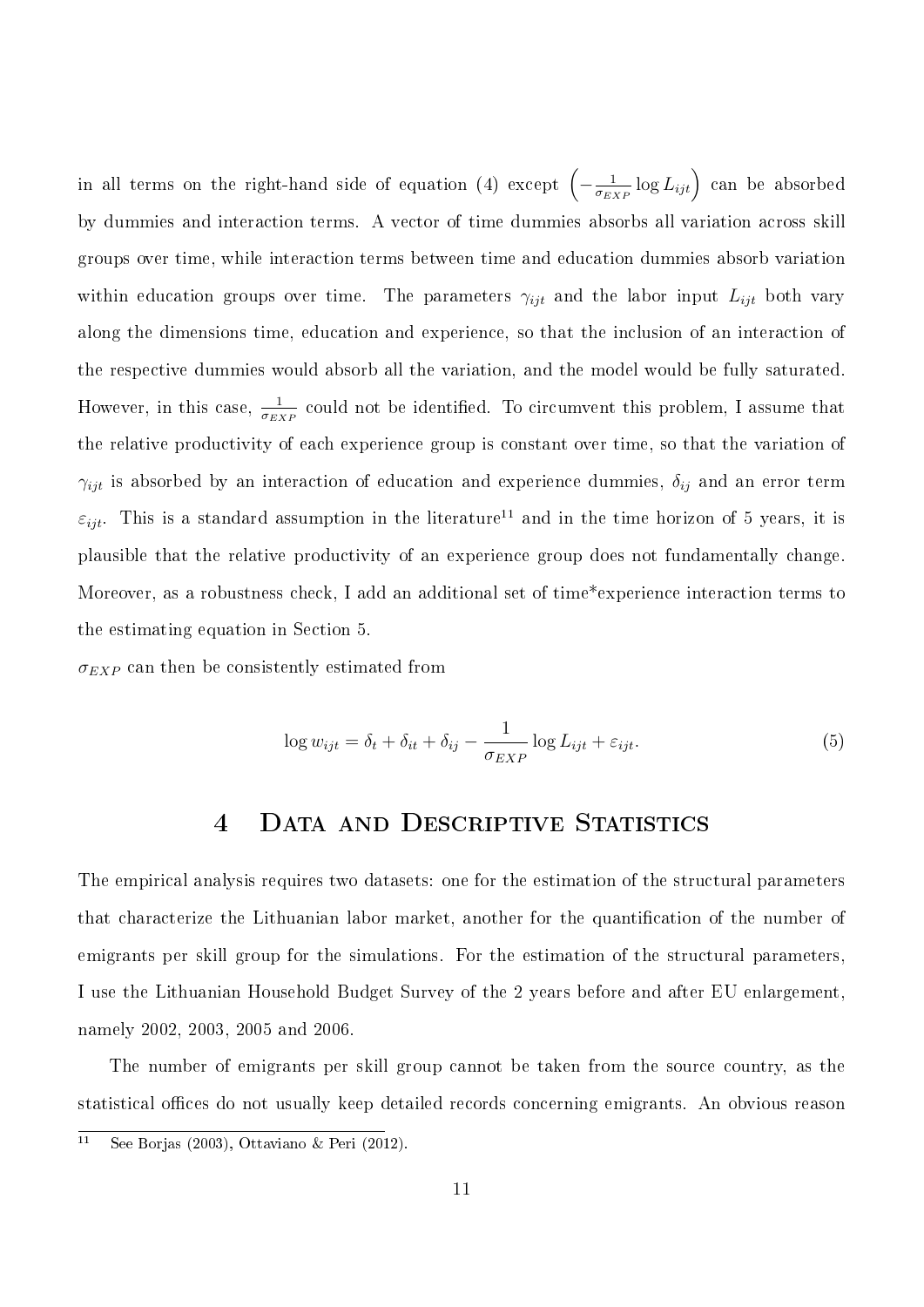for this lack of suitable emigration data is that there is no legal obligation for migrants in most European countries to de-register once they have emigrated. The consideration of the case of Lithuanian emigration after EU enlargement has the advantage that Lithuanians were only allowed to migrate to the UK, Ireland and Sweden within the EU, given that all other old EU countries kept their labor markets closed for a transitional period up to 2011. Consequently, I can obtain the number of emigrants from the register data of the destination countries. However, since the numbers of migrants to Sweden were relatively small<sup>12</sup>, I will neglect Sweden and only use census and work permit data from Ireland and the UK.

#### 4.1 Lithuanian Household Budget Survey

The Lithuanian Household Budget Survey (HBS) is conducted annually by the Lithuanian Statistical Office, with a random sample of  $7,000-8,000$  households. The sample is representative at the individual level and includes all people aged 18 or older, with information available on their age, education, income from employment, and personal characteristics such as marital status, number of children and place of residence. However, the HBS does not contain information on sectors or occupations.

Table 1A displays the summary statistics for the HBS. Real wages are calculated as the gross monthly income from employment, deflated by the HCPI in 2005 prices. Income data is self-reported, and can thus be subject to a misreporting bias if workers systematically under- or over-report their income. However, a comparison of the average monthly wages in Table 1A with the average monthly wages for men and women working in the private sector from the Lithuanian live register in Table  $1C$  shows that this bias is negligible, as the difference is minor.

I restrict the sample to private sector workers of working age, i.e. 18-64 years, and exclude public sector workers from the sample, given that wage determination in the public sector is not usually based on the market mechanism of supply and demand, but rather on seniority.

 $\overline{12}$  See Wadensjö (2007).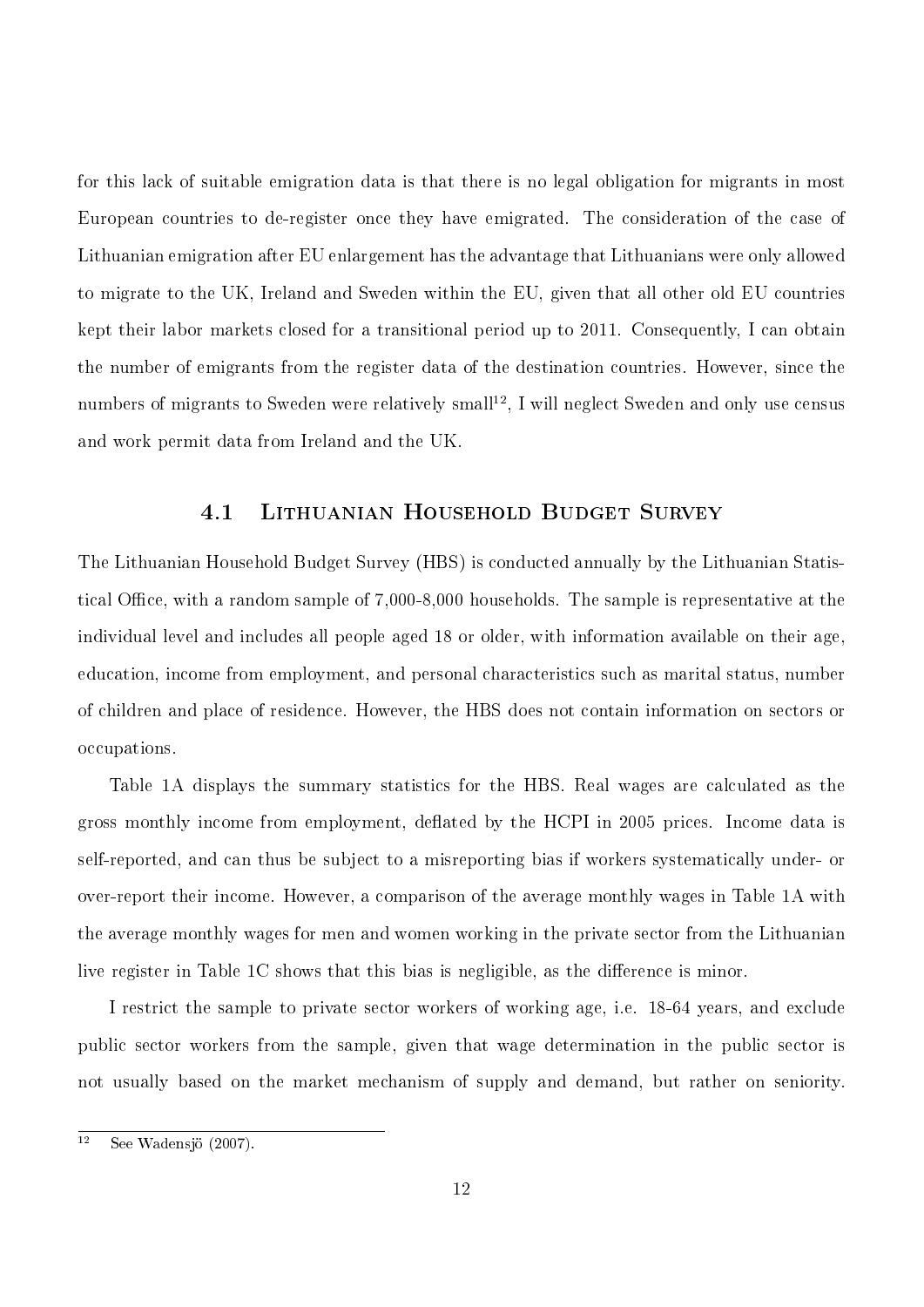Additionally. I drop the following observations: if the variable *disposable income* is negative, if the socioeconomic status is *pensioner* or *other*, and if workers are self-employed or own a farm.

For each worker, the highest obtained degree counts for their classification into one of the education groups lower secondary education, upper secondary education and third-level degree. Lower secondary education includes all workers with less than a high school degree. Upper secondary school classifies all workers with a high school degree that allows them to go to college. as well as workers who obtained a degree less than the equivalent of a B.Sc degree. Third-level degrees are all degrees at least equivalent to a B.Sc and would allow workers to apply for an international M.Sc program.

While this clustering may appear fairly broad, given that the Lithuanian education system offers a variety of educational tracks,<sup>13</sup> these broad categories are necessary to match the characteristics of the stayers with those of the emigrants. The HBS contains 12 education groups, while the data on the emigrants only distinguishes between 5 groups. Furthermore, broad categories ensure that the number of observations within each group is sufficiently large to allow for the calculation of reliable average wages and emigration numbers. For a more detailed discussion of the construction of education and experience groups, see the Online Appendix A.2.

#### 4.2 Irish Census

For the simulations, I use immigration data from the two main receiving countries, Ireland and the UK. The Irish Census is conducted by the Irish Central Statistics Office  $(CSO)$  every 4-5 years and contains all people living in Ireland and present on the night of the survey. For this study, I use the survey rounds in 2002 and 2006. The CSO provided me with a tabulation of the number of all Lithuanian immigrants in Ireland by gender, age and education. The census reflects a lower bound to the number of emigrants, as it only captures migrants present on the survey night. Accordingly, people who travelled to Ireland for a summer job or a period shorter than one

<sup>&</sup>lt;sup>13</sup> See www.euroguidance.lt for a description of the Lithuanian education system.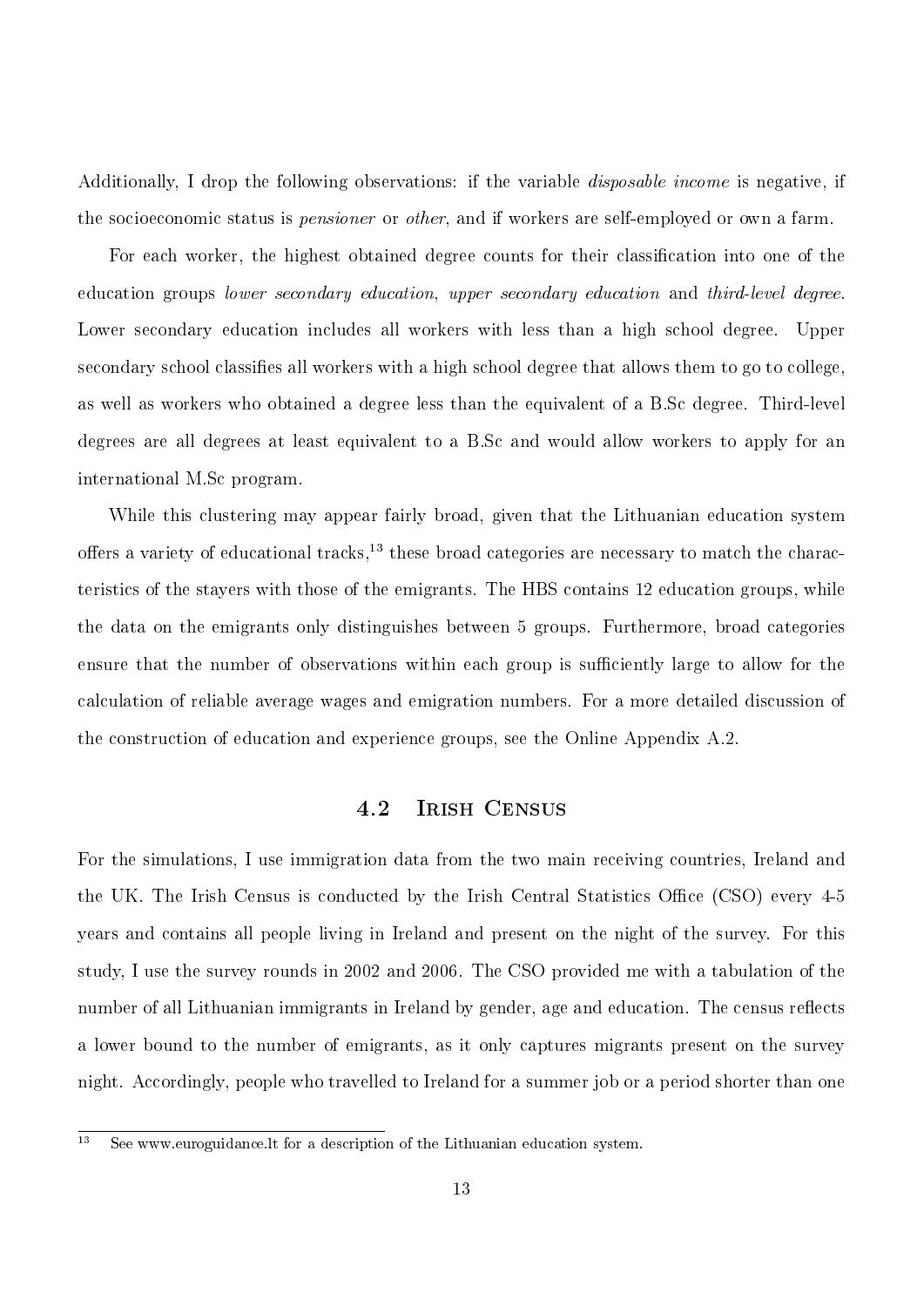year may not be included in the census.

For the calculation of the number of emigrants, I only use data on migrants whose education is finished, accounting for  $93\%$  of Lithuanians in the 2002 census and  $85\%$  in 2006. As can be seen in Table 1B, the number of workers in the Irish census increased by a factor 10 between 2002 and 2006. Interestingly, the educational distribution and average age did not change signicantly over time, while the gender distribution of migrants in 2006 is slightly skewed towards men. Comparing the Lithuanian migrants in the Irish census with the workers in Lithuania, a similar education distribution is noted, although migrants are on average 13 years younger than stayers.

## 4.3 Work Permit Data: PPS and NINo Numbers

The number of workers who obtained a work permit in Ireland and the UK represents an upper bound to migration from Lithuania to these countries. Every worker who moves to Ireland or the UK and wishes to take up employment has to apply for a Personal Public Service (PPS) number in Ireland or a National Insurance Number NINo in the UK.<sup>14</sup> Accordingly, this data captures all workers that emigrated from Lithuania to one of those two countries, regardless of how long they stay in the host country. Given that there is no obligation for working to de-register in their home country, it is not possible to measure how many people returned to Lithuania and how much time they spent in the host country. However, double counts are unlikely, as workers retain their PPS and NINo numbers no matter how frequently they move back and forth between Lithuania and Ireland or the UK. The PPS and NINo numbers could actually undercount the number of migrant workers coming to Ireland and the UK, as some workers might not have registered when they came to work for a short period in time or wanted to avoid having to pay income taxes. However, such workers who only migrated for a short period in time and did not register for that reason can hardly be seen as emigrants, because they were part of the Lithuanian workforce for the entire time. Assessing the number of workers who migrated for a longer period without

 $\overline{14}$  For more information about PPS and NINo, see www.welfare.ie and www.direct.gov.uk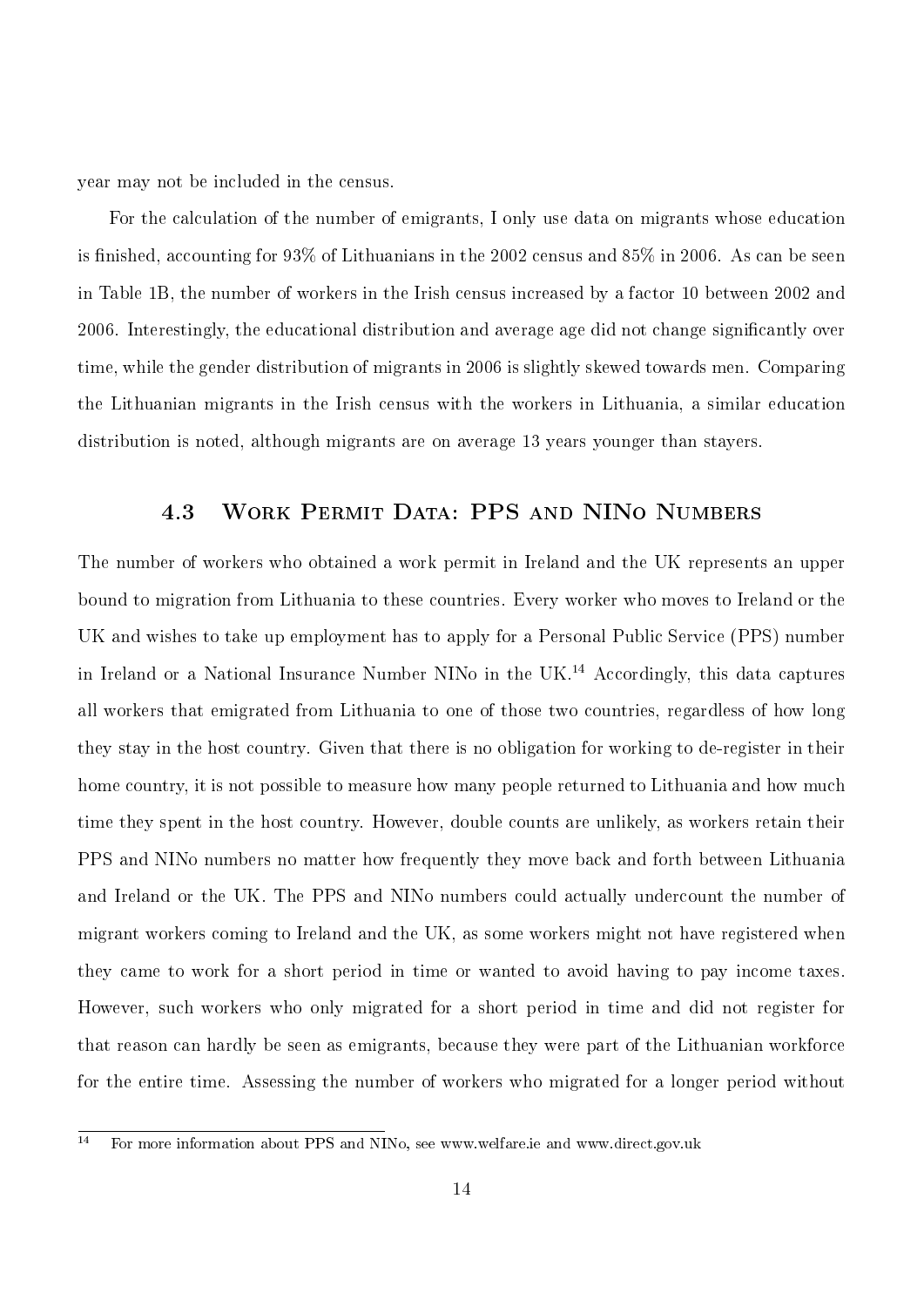registering is difficult, yet it should be small given the high number of migrants who actually  $did$ register. In summary, even if the work permit data might slightly undercount the actual number of migrants, for the simulations this means that the actual labor supply shock might be larger, so that the predicted wage changes resulting from emigration are lower than the actual ones.

#### 4.4 Calculation of Emigration Rates

To simulate the effect of the migration of different skill groups on wages, the labor supply shock  $\Delta L_{ij}$  $\frac{\Delta L_{ij}}{L_{ij}}$  has to be quantified for each skill group. This fraction, which can be interpreted as the emigration rate, i.e. the percentage of workers in skill group  $ij$  who emigrated, consists of the change in labor supply in a given time span  $\Delta L_{ij}$  and the number of workers of the same skill group in Lithuania,  $L_{ij}$ .<sup>15</sup>  $L_{ij}$  can be directly computed from the HBS. Let the sample of a skill group ij contain  $l = 1, ..., L$  workers. The number of workers in this skill group is the sum of the sampling weights  $p_{ijl}$ . Thus,  $L_{ij} = \sum_{l}$ L  $p_{ijl}.^{\,\,16}$ 

 $_{l=1}$ The shift in labor supply  $\Delta L_{ij}$  cannot be taken directly from the data, but rather needs to be computed from several Irish and UK data sources. This is due to the fact that I have detailed data on Lithuanian migrants living in Ireland from the Irish census, yet only aggregate figures on the migrants coming to the UK.<sup>17</sup> To compute the labor supply shifts, I assume that the skill distribution of migrants coming to Ireland is the same as the distribution of those coming to the UK. This assumption can be justified by the fact that there was little visible sorting behavior of migrants from the New Member States between Ireland and the UK with respect to age and education, as shown in more detail in Online Appendix A.3. While there may have been a sorting behavior with respect to occupations, for example immigrants in Ireland work more in the

 $\overline{15}$  Note that the supply shifts only consist of emigrants, but leave out migrants who came to Lithuania. As this paper focuses on the impact of emigration and it is possible to isolate this effect in the simulations, I do not consider the potentially offsetting wage impact of immigration.

<sup>&</sup>lt;sup>16</sup>  $L_{ij}$  is the average value of  $L_{ijt}$  in the years  $t = 2002, 2003, 2005, 2006$ .

<sup>17</sup> The UK labor force survey, the most accessible quarterly representative survey of the workforce in the UK, cannot be used to extract reliable data on the skill distribution of a particular country, due to the low number of observations per country.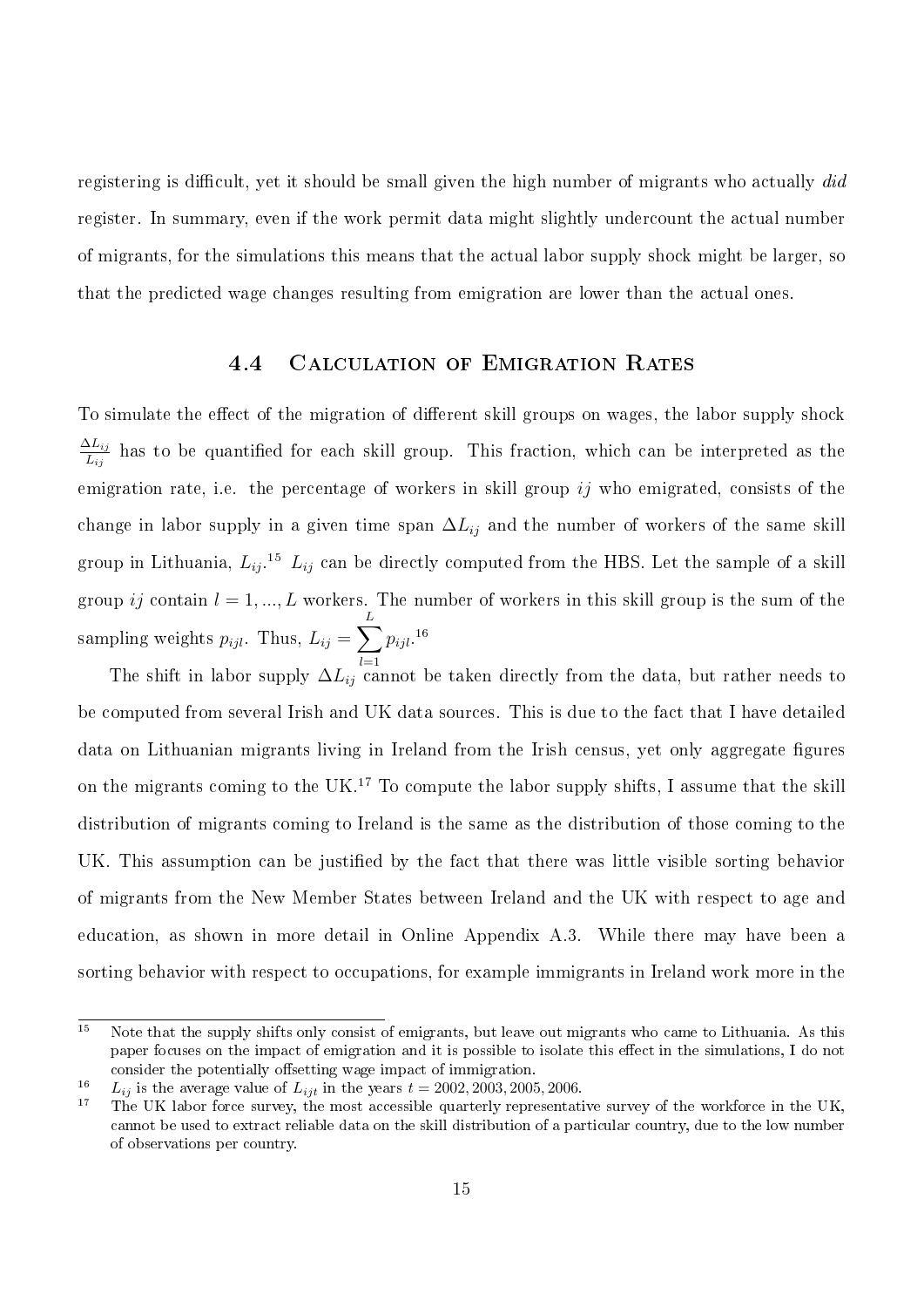|                                           | 2002  | 2003  | 2005  | 2006  |
|-------------------------------------------|-------|-------|-------|-------|
| A: Lithuanian HBS                         |       |       |       |       |
| Number of workers                         |       |       |       |       |
| All                                       | 3950  | 4136  | 4042  | 3874  |
| % Men                                     | 58.8  | 59.3  | 60    | 59.7  |
| Education                                 |       |       |       |       |
| % Lower Secondary                         | 8.8   | 10.4  | 10.76 | 9.9   |
| % Upper Secondary                         | 69.0  | 69.2  | 67.62 | 67.5  |
| % Third-level                             | 22.2  | 20.4  | 21.6  | 22.6  |
| Age                                       | 42.9  | 42.5  | 43.1  | 43.4  |
| Real Wages (monthly in LTL)               |       |       |       |       |
| All                                       | 1084  | 1142  | 1339  | 1532  |
| Men                                       | 1185  | 1252  | 1440  | 1688  |
| Women                                     | 940   | 988   | 1189  | 1303  |
| <b>B:</b> Lithuanians in the Irish Census |       |       |       |       |
| Number of workers                         |       |       |       |       |
| All                                       | 1274  |       |       | 11501 |
| % Men                                     | 52.7  |       |       | 57.0  |
| Education                                 |       |       |       |       |
| % Lower Secondary                         | 16.6  |       |       | 20.0  |
| % Upper Secondary                         | 63.4  |       |       | 62.3  |
| % Third-level                             | 20.0  |       |       | 17.6  |
| Age                                       | 29.5  |       |       | 30.7  |
| C: Other                                  |       |       |       |       |
| Work Permits issued to Lithuanians        |       |       |       |       |
| UK (NINo)                                 | 1430  | 3140  | 10710 | 24200 |
| Ireland (PPS)                             | 2709  | 2394  | 18680 | 16017 |
| Monthly Wage (Statistical Office)         |       |       |       |       |
| Men                                       | 1173  | 1227  | 1420  | 1676  |
| Women                                     | 998   | 1029  | 1167  | 1356  |
| $H CPI (2005 = 100)$                      | 97.3  | 96.3  | 100   | 103.8 |
| Unemployment Rate                         | 13.8% | 12.4% | 8.3%  | 5.6%  |

#### TABLE  $1 -$  SUMMARY STATISTICS

Note: HBS: Number of private sector workers between 18 and 64 years. Education groups and work experience are determined as described in Section 4. Real wages in Litas (LTL) are deflated by the harmonized consumer price index (HCPI).

The Irish census was only conducted in 2002 and 2006. Data from the Irish census contains all Lithuanian workers who finished their education.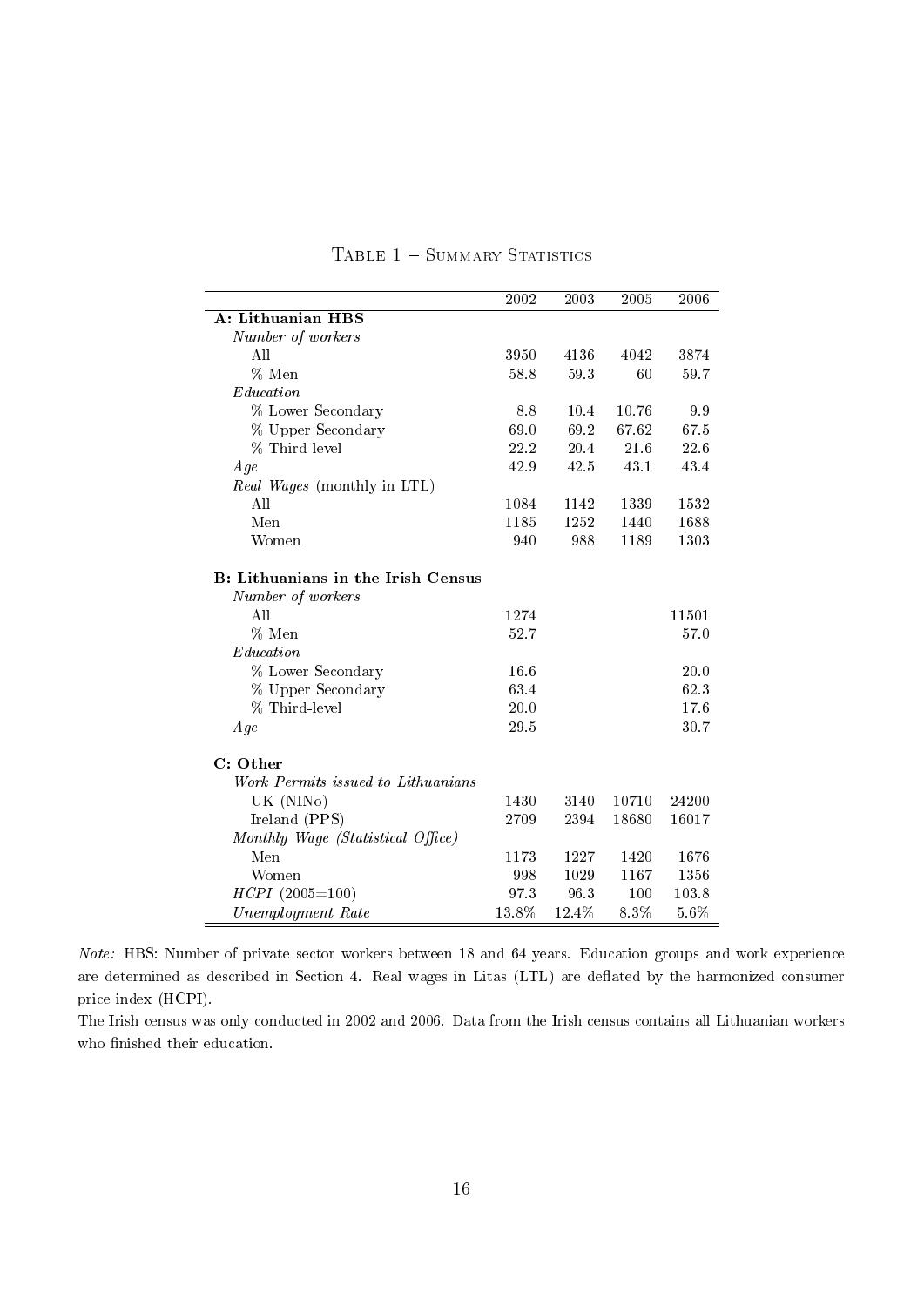|            |               | Education |           |             |  |
|------------|---------------|-----------|-----------|-------------|--|
|            |               | Lower Sec | Upper Sec | Third-Level |  |
|            | $0-10$ Years  | $16.6\%$  | 14.4%     | 12%         |  |
| Work       | $11-20$ Years | 8.5%      | 4.3%      | 2.9%        |  |
| Experience | $21-30$ Years | $9.6\%$   | $2.1\%$   | 2.6%        |  |
|            | $31 +$ Years  | 1.9%      | $1\%$     | $1.4\%$     |  |

Table 2 Emigration Rates 2002-2006

Note: The emigration rate per skill group denotes the share of workers in each skill group who emigrated between 2002 and 2006. Weighted by the size of the skill group, the average emigration rate is 5%. The emigration rates are calculated as the number of emigrants to Ireland and the UK divided by the average size of the skill group between 2002 and 2006. Sources: own calculations, as explained in Section 4.4.

construction sector and immigrants in the UK more in the service sector, this study focuses on more broadly defined skill groups, for which the distribution is similar.

Using the information from the UK and Irish data sources, the number of emigrants per skill group  $ij$  is calculated as

$$
\Delta L_{ij} = (IE_{ij,2006} - IE_{ij,2002}) \left( 1 + \frac{\text{Work permits in the UK } 2002-2006}{\text{Work permits in Ireland } 2002-2006} \right). \tag{6}
$$

 $(IE_{ij,2006} - IE_{ij,2002})$  is the difference in the stock of Lithuanian immigrants in Ireland between 2002 and 2006 in skill group  $i\dot{j}$ . The second expression in parentheses on the right-hand side of equation (6) augments the number of migrants to Ireland by a weighting factor, taking account of the number of workers who migrated from Lithuania to the UK. The 1 accounts for those who moved to Ireland, and the fraction is the number of work permits given to Lithuanians in the UK between 2002 and 2006, as measured by the NINo numbers relative to the corresponding number in Ireland. Over the course of these 5 years, 43% more Lithuanians received a work permit in the UK than in Ireland, and thus the fraction is 1.43.

Table 2 summarizes the calculated emigration rates per skill group, revealing the selection pattern of emigrants regarding age and education. Most emigrants are young, with a work experience of 10 years and less, while very few older workers emigrated. Among all emigrants, workers with a lower secondary education were over-represented, while those with a third-level degree were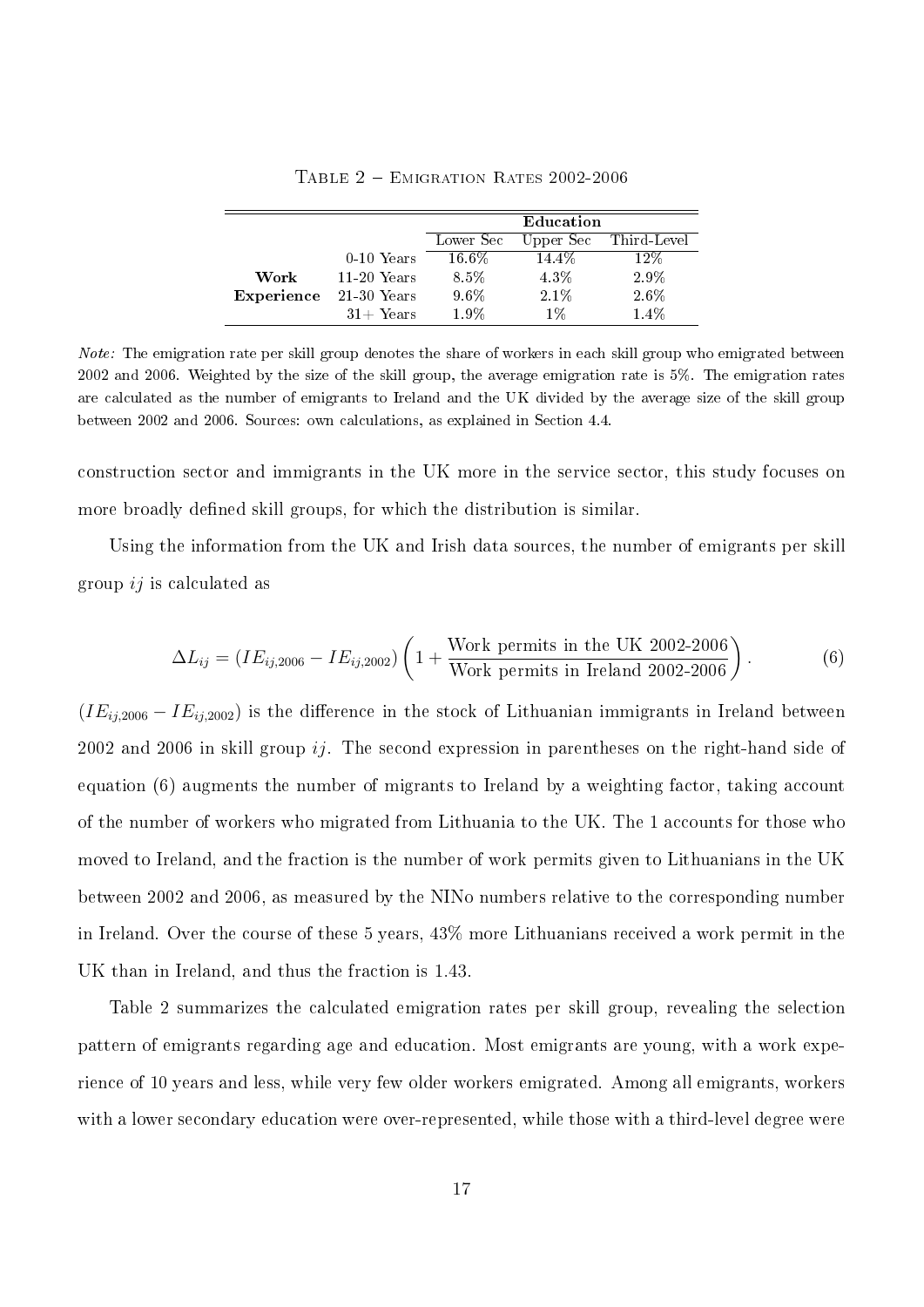slightly under-represented. Weighted by the size of the skill groups, the aggregate emigration rate in the Lithuanian workforce is 5%.

## 5 Estimation of Structural Parameters

#### 5.1 IDENTIFICATION AND ESTIMATION OF  $\sigma_{EXP}$

Using equation (5), I estimate  $\sigma_{EXP}$  with the number of workers per skill group as a labor input  $L_{ijt}$ .<sup>18</sup> An estimation of the demand curve with OLS does not yield consistent estimates, with the results suffering from simultaneity bias. The equation is a demand curve, yet the observations in the data are equilibrium points in the  $(w_{ijt}, L_{ijt})$  space, which were determined by an interplay of supply and demand factors. Accordingly, an exogenous labor supply shifter that does not shift labor demand is needed to disentangle the labor demand and supply curves and identify the slope of the demand curve. Given an appropriate instrument,  $\frac{1}{\sigma_{EXP}}$  can be consistently estimated with a two-stage-least-squares (2SLS) estimator.

Most of the literature, e.g. Borjas (2003), Aydemir & Borjas (2007), Ottaviano & Peri (2012), uses immigration as an instrument for labor supply. For the current study, the corresponding instrument would be emigration from Lithuania. To be valid as an instrument, it has to be uncorrelated with labor demand over and above the correlation absorbed by the dummies and interaction terms in the estimating equation (5). However, in light of the scale of the emigration wave following EU enlargement, the emigration of workers of a specific skill group could also shift the demand for workers in this particular group.

To overcome the problem of identification in the presence of simultaneity bias, I propose a new instrument for labor supply, birth cohort size, which follows the logic that the size of a birth cohort should be highly correlated with labor supply today. The sign of the correlation depends on the

 $\overline{18}$  Ottaviano & Peri (2012) use the number of working hours from workers in this skill cell as a measure for labor input, which is more accurate than the number of workers. However, given that the HBS does not include data on working hours, the number of workers serves as a proxy.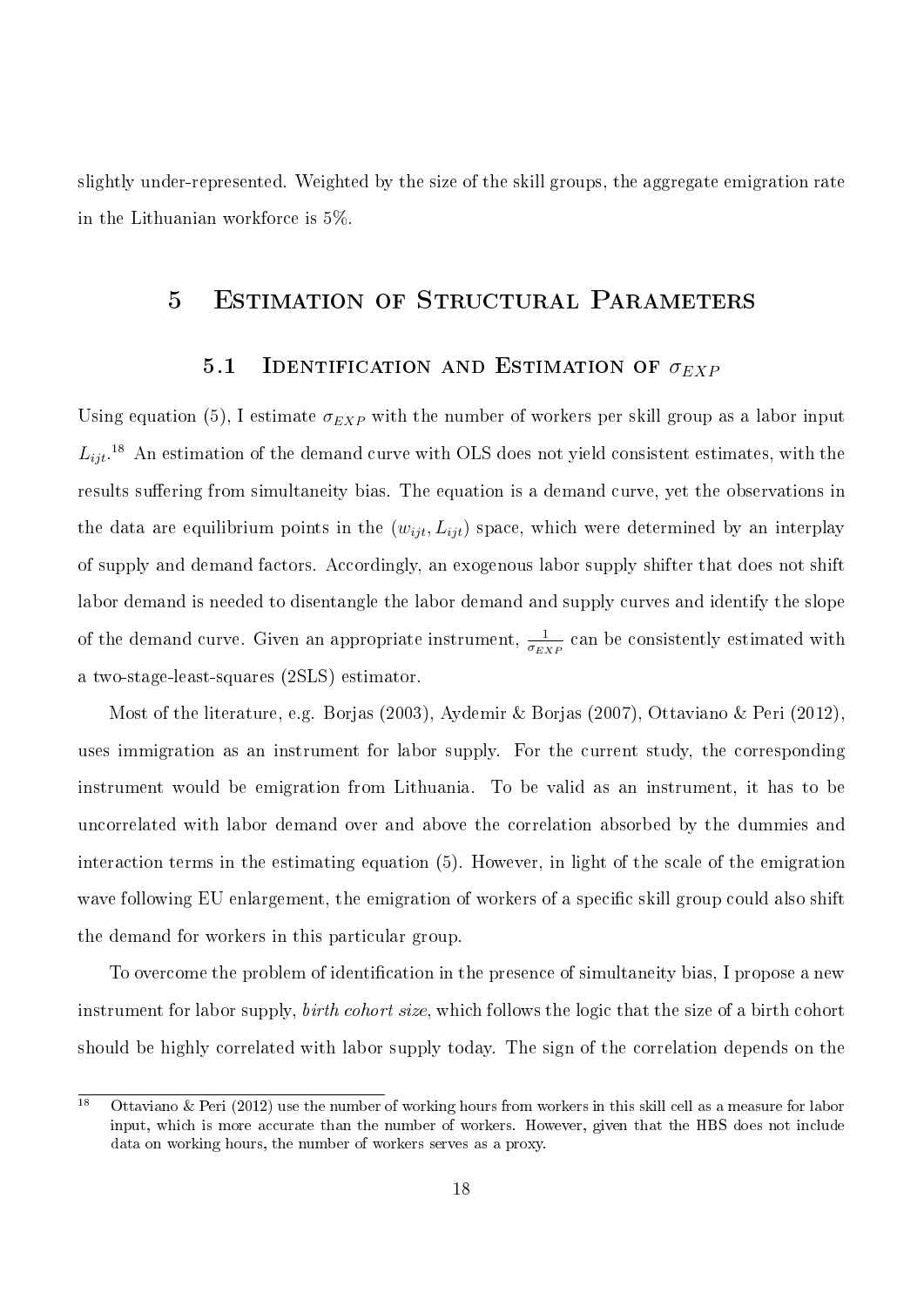labor supply behavior of different age cohorts: if all cohorts have equal employment-to-population rates, one would expect a positive correlation between the size of a birth cohort and the size of a skill group; while on the other hand, if older workers have a lower labor force participation than young workers, and at the same time birth rates were higher in earlier years, it is possible that the correlation between birth cohort size and the size of a skill group is negative.<sup>19</sup> The instrument naturally varies across experience groups, but also across education groups, as workers with a third-level education were born 5 years before workers with a lower secondary education with the same amount of work experience.

To ensure validity as an instrument, the size of a birth cohort must not be correlated with labor demand today, over and above the deterministic factors already controlled for in the first stage. In other words, the size of a birth cohort 50 years ago may well be correlated with contemporaneous demand shifters such as physical capital or total factor productivity, but these correlations are absorbed in the first stage with the time dummies  $\delta_t.$  The only possible violation of the exclusion restriction would be an impact of the birth cohort size on the stochastic part of the estimating equation, the error term  $\varepsilon_{ijt}$ . However, it is implausible that the size of a birth cohort, which was determined at least 18 years ago, leads to a stochastic shift in labor demand today.

Figure 2 shows the number of births per year from 1945 to 1984, the years in which most workers in the sample were born. As can be seen, older cohorts were larger. Moreover, there is a large variation in the number of births over time, which can potentially be exploited in the IV regressions. The data in this time series is annual, while the observations in the sample are skill groups that consist of 10 subsequent age cohorts, and thus the question arises as to which measure predicts the number of workers of a skill group today most accurately. There are three options: 1) the total number of births; 2) the average number of births; and 3) the median number of births per skill group. As an example, take the skill group upper secondary education,  $0-10$ years of work experience in the HBS of 2002. This skill group consists of 11 birth cohorts, born

 $\frac{19}{19}$  Naturally, the size of a birth cohort is not a perfect predictor for the labor supply today, because it does not take into account demographic factors such as emigration, deaths or early retirement. However, as long as the birth cohort size is *sufficiently correlated* with labor supply, it is suitable as an instrument.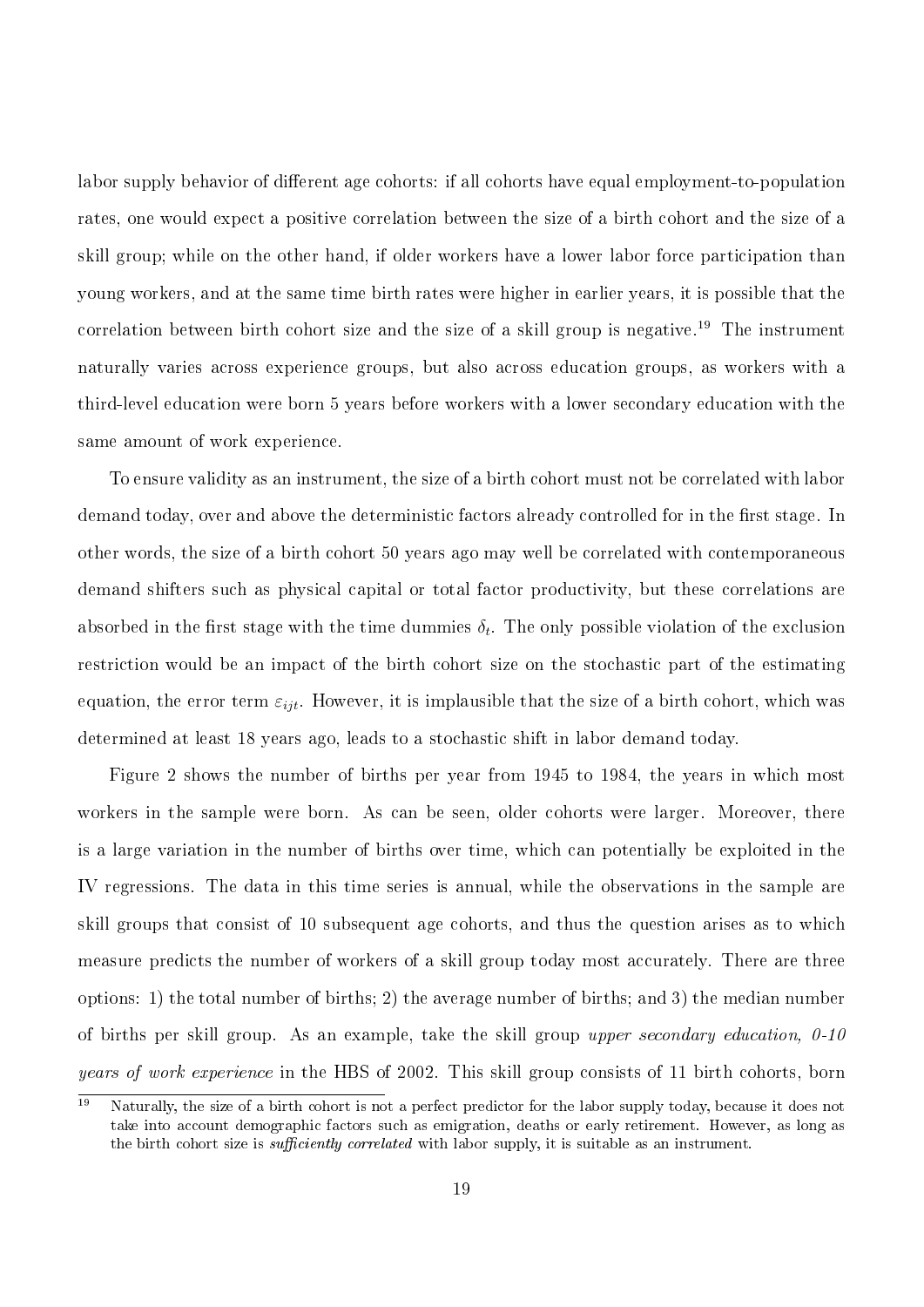

Figure 2 Number of Births per Year in Lithuania.

Note: Total number of people born per year in Lithuania. The data are not available for the time of the Second World War (1939-1945). Source: Statistics Lithuania.

between 1974 and 1984. The total number of births is the sum over all people born between 1974 and 1984, the average number of births is the average in this time span and the median number of births is the corresponding median. Taking the average, the sum or median of the number of births ensures sufficient variation in the calculated size of the birth cohort, given that the different time spans of the birth years of any two skill groups and the size of their birth cohort. As an example, consider workers with a work experience of 0-10 years in the HBS of 2002, whose birth years differ depending on their education. Workers with 0-10 years of work experience and a lower secondary education were born between 1976 and 1986, whereas those with a third-level degree were born five years earlier, between 1971 and 1981. Consequently, despite the same level of work experience, the cohort sizes of these two groups differ.

The choice of the instrument depends on its statistical power, i.e. the correlation of the instrument with the endogenous regressor. As it turns out in the first-stage regressions, the total number and average number of births are only weakly correlated with labor supply, and consequently cannot be used as instruments.<sup>20</sup> The F-Statistic of the median number of births is 16.085, which is a sufficiently high correlation of the instrument with the endogenous regressor.

 $\overline{20}$  The F-Statistics are 0.358 for the average number of births and 0.212 for the total number of births.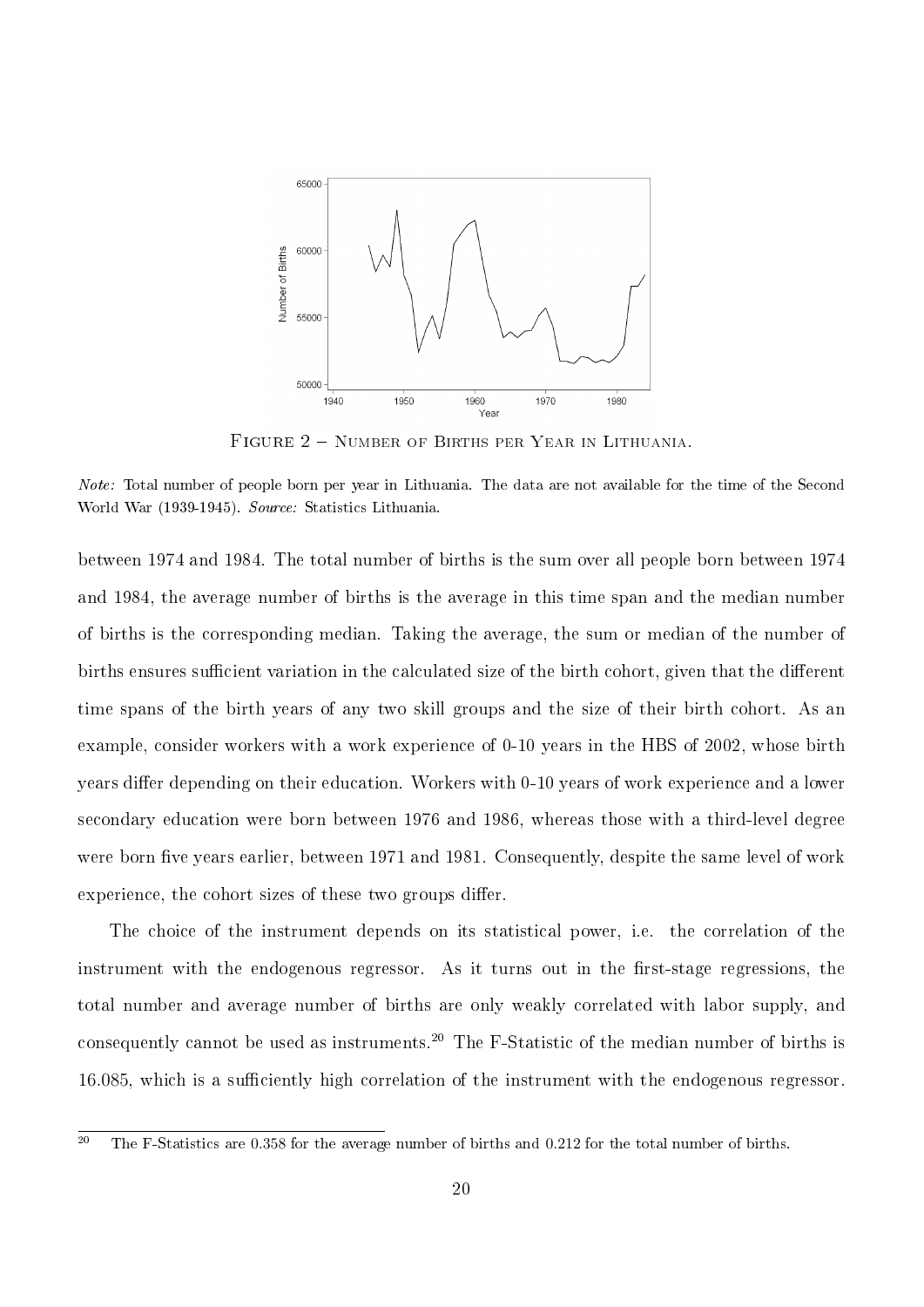The reason for the weak correlation of the first two instruments is their sensitivity to outliers in the number of births. As can be seen in Figure 2, the number of births was subject to high uctuations and the sum and average are sensitive to large changes in the number of births. These jumps dilute the ability of the instruments to predict the labor supply of a whole 10-year skill group. However, the median is not sensitive to such jumps, and hence it represents a better predictor for labor supply.

| <b>TABLE 5 – REGRESSION RESULTS FOR <math>\sigma_{EXP}</math></b> |                                   |             |             |            |              |             |               |
|-------------------------------------------------------------------|-----------------------------------|-------------|-------------|------------|--------------|-------------|---------------|
|                                                                   | Dependent variable: log real wage |             |             |            |              |             |               |
|                                                                   | (1)                               | (2)         | (3)         | (4)        | (5)          | (6)         | (7)           |
|                                                                   | <b>OLS</b>                        | 2SLS        | 2SLS        | 2SLS       | 2SLS         | 2SLS        | 2SLS          |
|                                                                   | all                               | all         | all         | all        | men only     | $21-64$ yrs | $21-55$ years |
| log nr of                                                         | $-0.114$                          | $-0.631***$ | $-0.631***$ | $-0.680**$ | $-0.573**$   | $-0.591***$ | $-0.584***$   |
| workers                                                           | [0.072]                           | [0.173]     | [0.177]     | [0.293]    | [0.241]      | [0.130]     | [0.123]       |
|                                                                   |                                   |             |             |            |              |             |               |
| Obs                                                               | 48                                | 48          | 48          | 48         | 48           | 48          | 48            |
| $R^2$                                                             | 0.9742                            | 0.9416      | 0.9416      | 0.9440     | 0.9317       | 0.9474      | 0.9541        |
| Clustered SE                                                      | no                                | no          | yes         | no         | no           | no          | $\mathbf{n}$  |
| Controls $\gamma_{it}$                                            | no                                | no          | no          | yes        | $\mathbf{n}$ | no          | $\mathbf{n}$  |
|                                                                   |                                   |             |             |            |              |             |               |
| First stage                                                       |                                   | $-0.033$    | $-0.033$    | $-0.047$   | $-0.0003$    | $-0.036$    | $-0.036$      |
| coefficient                                                       |                                   | [0.009]     | [0.009]     | [0.031]    | [0.000]      | [0.008]     | [0.009]       |
| F-Stat                                                            |                                   | 16.1        | 8.0         | 3.2        | 55           | 20.8        | 16.8          |
| $\sigma_{EXP}$                                                    | 8.77                              | 1.58        | 1.58        | 1.47       | 1.75         | 1.69        | 1.71          |

T<sub>A</sub>DIE 3 DEGERSION RESULTS FOR

Note: The table shows the estimation results for the elasticity of substitution between workers of different experience groups,  $\sigma_{EXP}$  (Equation 5), which is computed as the negative inverse of the coefficients. Controls are as in Equation (5). Standard errors in brackets.  $*$   $p < 0.10, **$   $p < 0.05,***$   $p < 0.01$ .

Table 3 reports the estimation results for  $\sigma_{EXP}$ , with all regressions weighted with sampling weights. While I report the OLS results for comparison, as previously explained, they are not reliable owing to simultaneity bias. Column (2) displays the results of the 2SLS estimation, using birth cohort size as an instrument. The first stage coefficient is negative, indicating that older cohorts, who were larger in number than younger cohorts, are associated with fewer workers today. With an F-Statistic of 16, the instrument has sufficient power. The IV estimate is  $-0.63$ , which implies a  $\sigma_{EXP}$  of 1.58.

The econometric analysis may prompt a number of concerns. Firstly, skill groups may be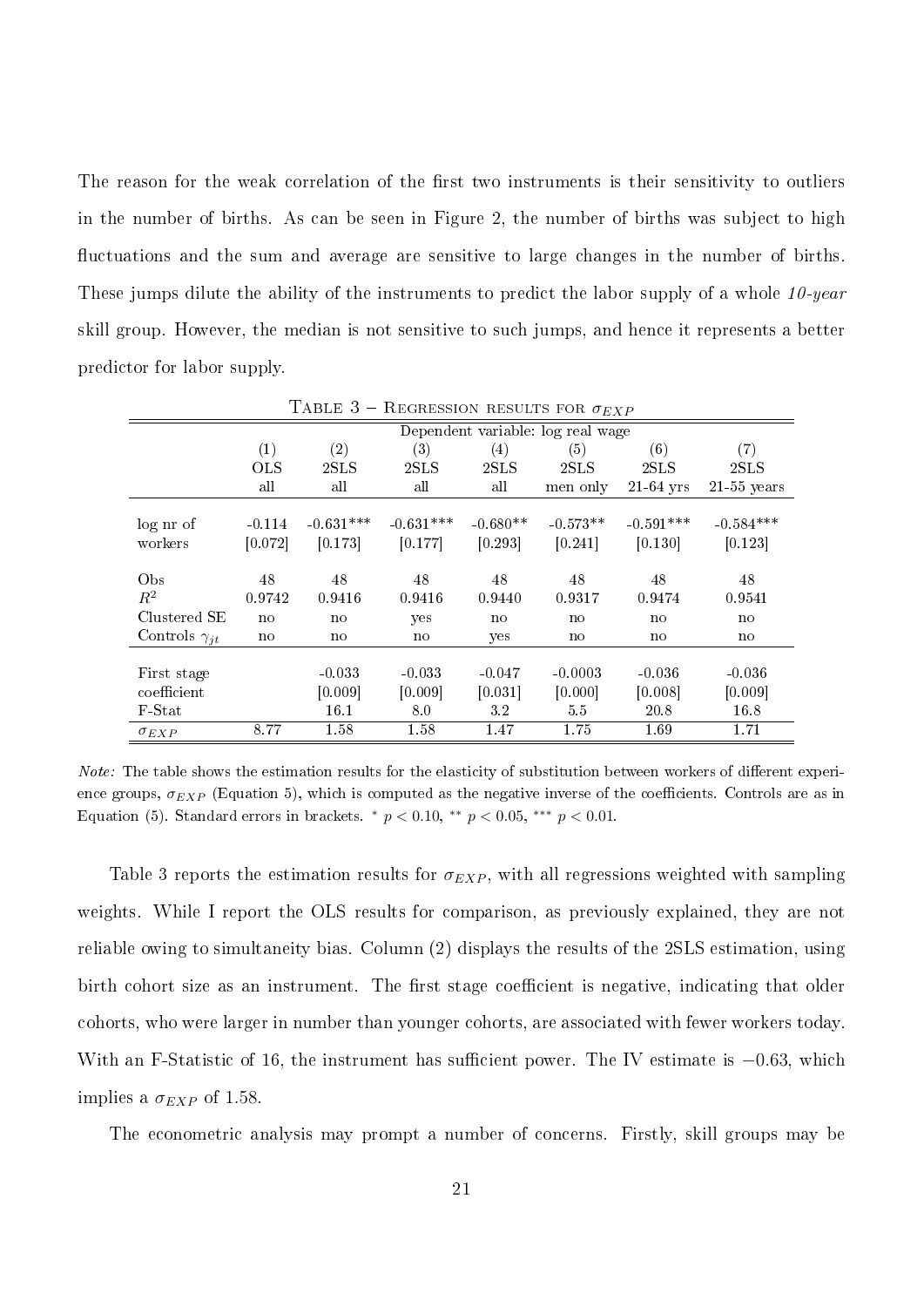serially correlated over time, which can be accounted for using clustering of the standard errors at the education-experience level. However, as there are only 12 clusters, the asymptotic properties of the clustered standard errors can be problematic (Angrist & Pischke, 2009). Column (3) reports clustered standard errors, highlighting that clustering increases the standard errors minimally, yet decreases the power of the instrument. Another problem is the small number of observations, as with 4 available survey rounds and 12 skill groups, the results are based on 48 observations. Nevertheless, note that the coefficients in Table 3 Columns 2) and 3) are precisely estimated, and the statistical signicance is robust to the clustering of standard errors. The estimated parameter of 1.58 will enter the baseline simulations in the next section, but as I will show, the results hold qualitatively  $-$  they have the same sign yet the effects are smaller  $-$  if I use values from studies on other countries such as Germany and the UK.

The estimating equation (5) does not contain an interaction  $time^* experience$ , which could bias the results if the relative productivity of an experience group changes over time. This could represent an issue if there is a positive selection of emigrants within an experience group; namely if workers with better unobservable characteristics leave, the remaining workers are on average less productive. As shown by column  $(4)$  in Table 3, the point estimate does not differ substantially from the baseline, although the instrument has less power due to the high degree of saturation.

Columns (5) to (7) report the results of further robustness checks. The regression in Column (5) is based on men only, and thus addresses a potential concern about different labor supply behavior between men and women. Furthermore, the data contains no information on work hours per week, and men are typically more likely to work full time than women. Columns (6) and (7) leave out the youngest and oldest age groups (18-20 years, and 56-64 years), which only leads to a small change in the estimates of  $\sigma_{EXP}$ .

Concerns might arise regarding the validity of the exclusion restriction in the estimation of  $\sigma_{EXP}$ , given the negative coefficient in the first stage stems from a combination of old workers having large birth cohorts and at the same time lower labor force participation than young work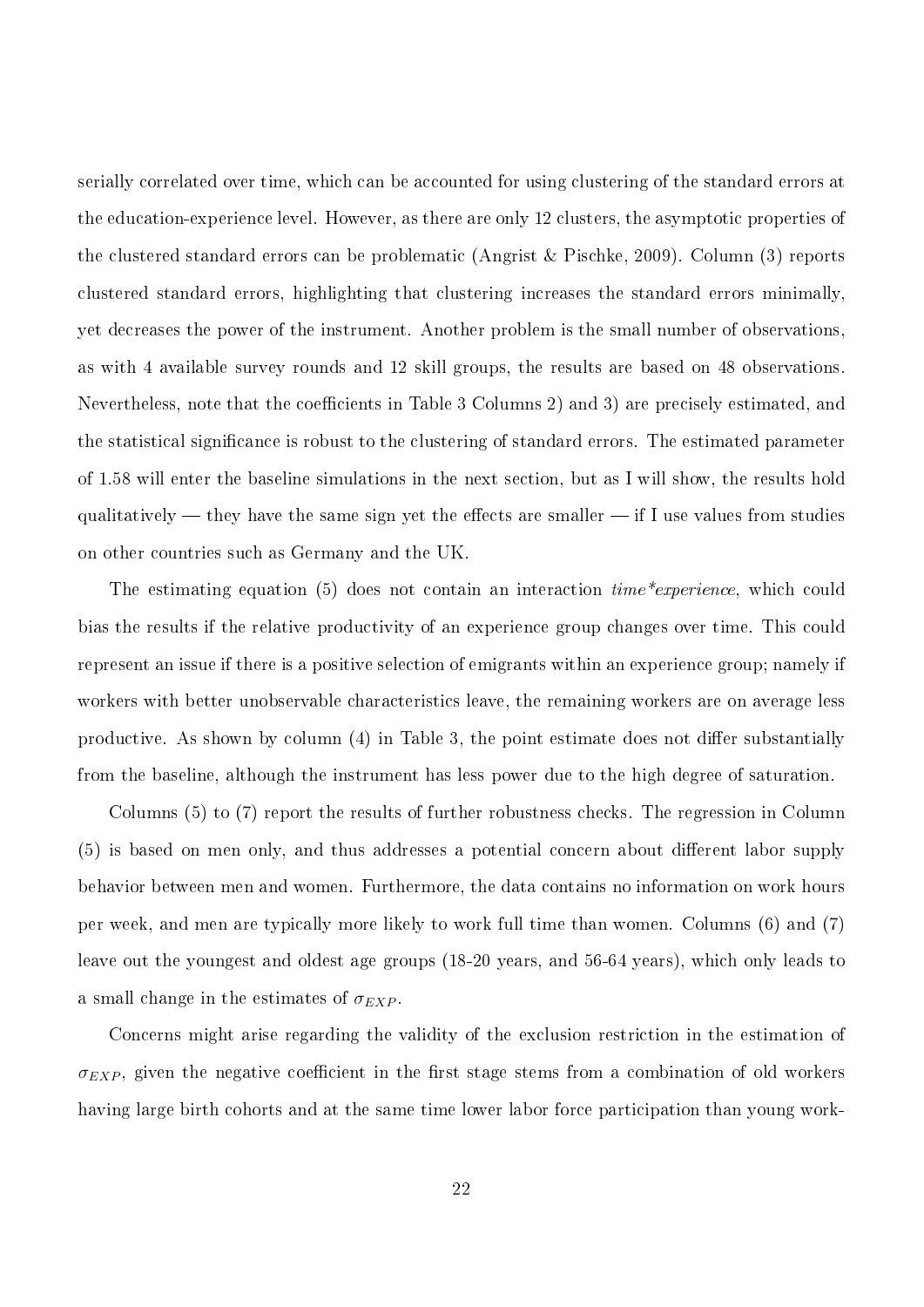ers. The Online Appendix A.4 presents estimates based on alternative instrumental variables emigration from Lithuania, and emigration from Poland. For both instruments, the estimated elasticity of substitution falls in the same range as the estimates using birth cohort size as an instrument. Moreover, the baseline specification yields the same result as the reduced-form result in Elsner (2011). In sum, the IV estimates yield an elasticity between old and young workers in the range between 1.47 and 1.71. Despite the small number of observations, the coefficients can be estimated with reasonable precision, and the estimates are robust to different sample selections and instrumental variables.<sup>21</sup>

The estimates for  $\sigma_{EXP}$  in the baseline scenario are lower in magnitude than those found in previous studies using a similar model for the United States, the UK and Germany. For the US, the estimates range between 3.5 found by Borjas (2003) to 5 in Card & Lemieux (2001) to 7 in Ottaviano & Peri (2012). Meanwhile, Manacorda et al. (2011) estimate a yet higher elasticity of around 10 for the UK, whereas the estimates for Germany in D'Amuri *et al.* (2010) are lower with 3.1. The fact that the elasticities for Lithuania are lower than those listed above means that workers with different work experience are less substitutable in Lithuania than in Germany, the UK or the United States, with this smaller value being plausible for two reasons. First, the aforementioned studies estimate a long-run elasticity between skill groups, while I estimate a short-run elasticity. In the long run, workers of any age can adjust their skills to changes in the labor market, which is not possible in the short run. Consequently, any two skill groups are closer substitutes in the long run than in the short run.

A second reason lies in the history of the country. Given that Lithuania was part of the Soviet Union until 1990, older workers received their education and gathered their first work experience in a centrally-planned economy, whereas younger workers were educated and grew up in the environment of a market economy. Consequently, the skills of young workers should be immediately applicable to the labor market, whereas older workers may need some time for adjustment and re-training, which can lead to a low degree of substitutability between old and

<sup>&</sup>lt;sup>21</sup> The Online Appendix A.4 also presents estimates for 5-year and 20-year experience groups.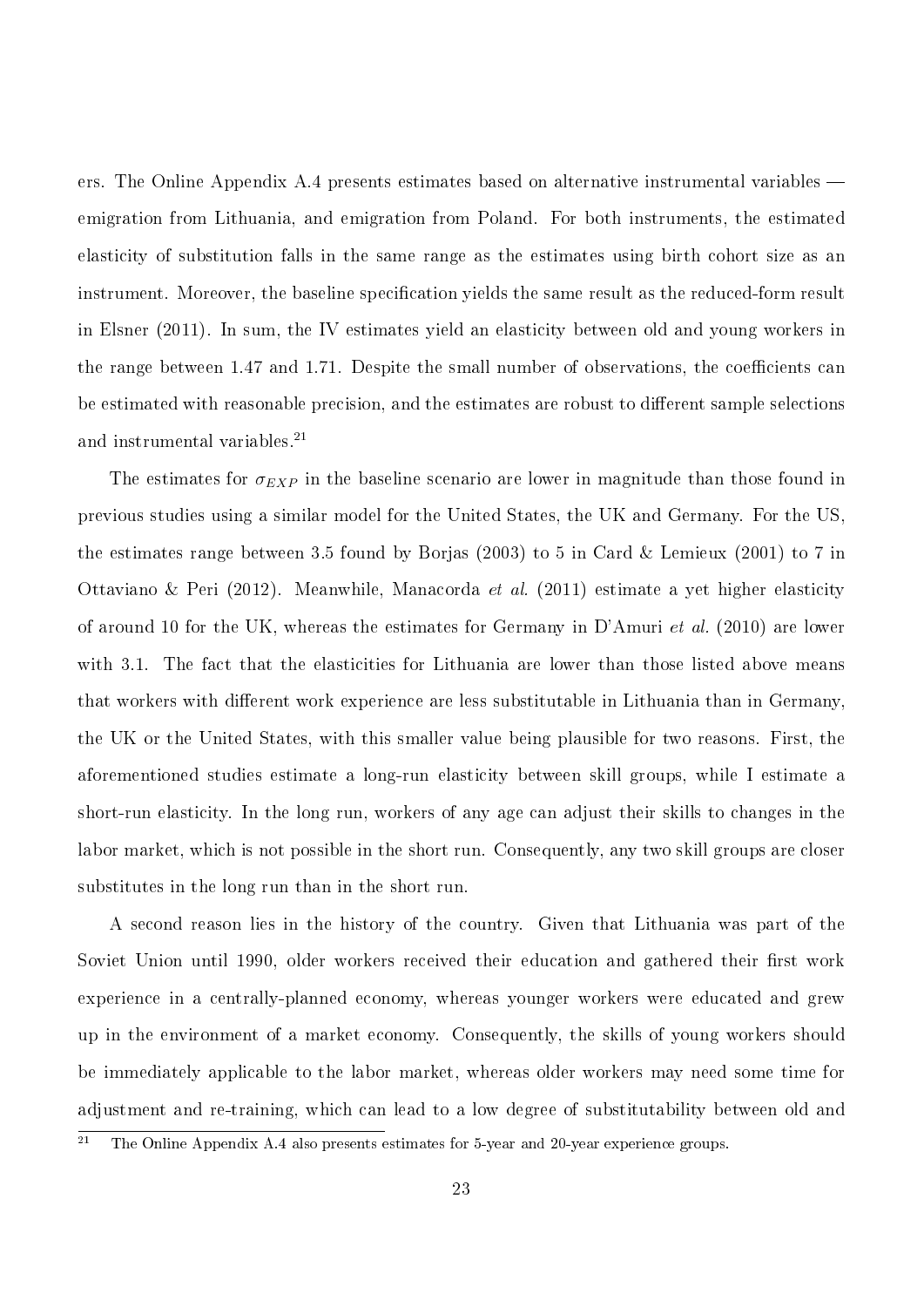young workers. A recent paper by Brunello et al. (2012) backs this explanation, showing that men who were educated under socialism in transition countries have lower returns to education than those who were educated under a free market economy.

The low degree of substitutability between old and young workers is also reflected in the occupational distribution, with a lower correlation in the occupational distribution between old and young workers in Lithuania ( $\rho = 0.7$ ) than in Germany or the UK (in both  $\rho = 0.95$ ). Accordingly, this means that old and young workers are more likely to work in the same occupations in the UK and Germany than in Lithuania.<sup>22</sup>

#### 5.2 ESTIMATION OF  $\sigma_{ED}$

As a next step, I estimate the elasticity of substitution between education groups,  $\sigma_{ED}$ . Because the model is based on a nested CES production function, and education groups are on a higher nest than experience groups, estimating this parameter requires a higher level of aggregation, resulting in a lower number of observations.

With an estimation based on only 12 observations, it will not be possible to provide a precise and credible estimate for  $\sigma_{ED}$ . While estimating  $\sigma_{ED}$ , or at least determining reasonable values for it, is not an end in itself,  $\sigma_{ED}$  will enter the simulations of the migration wave on real wages. Therefore, the importance of precise estimates depends on the importance of  $\sigma_{ED}$  for the wage changes: the larger the role of different education groups in the migration wave, the more important it is to obtain a precise estimate for  $\sigma_{ED}$ . As shown in the previous section, Table 2, the emigration rates are very similar across education groups, yet differ considerably across experience groups. Therefore, the parameter that matters most for the simulations is  $\sigma_{EXP}$ , while the value of  $\sigma_{ED}$  should not have a large influence on the simulated wage changes.

To find a sensible value for  $\sigma_{ED}$ , I propose two solutions. First, I use a very large  $(\sigma_{ED} \to \infty)$ and a very small value ( $\sigma_{ED} = 1$ ) for the simulations, and demonstrate how the simulated wage

 $\overline{22}$  These results are based on the European Labour Force Survey, including employees in 9 one-digit occupational categories (variable ISCO1D). The results are similar for other years.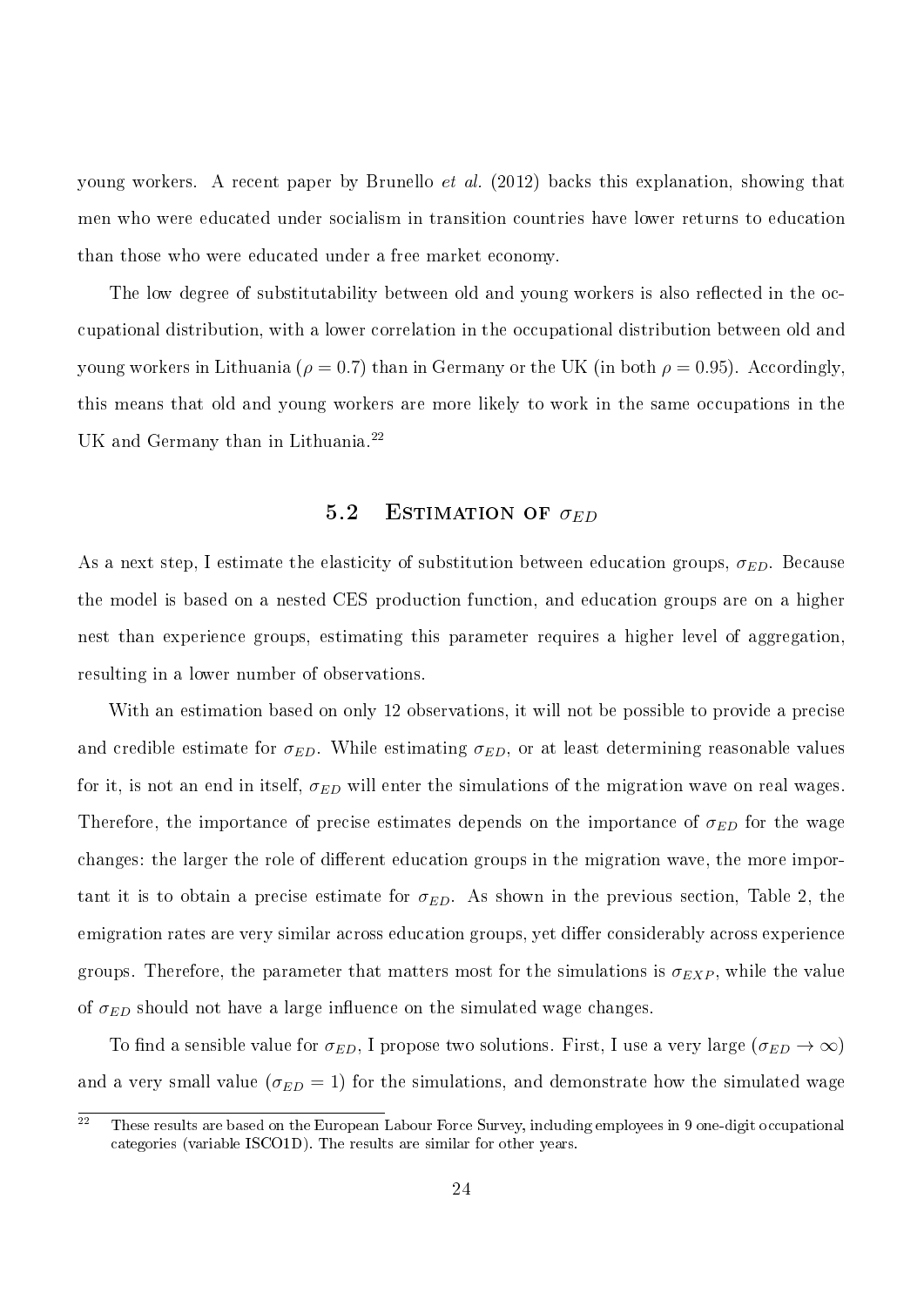changes differ accordingly. Second, to obtain some value for the baseline scenario, I estimate  $\sigma_{ED}$ based on the available data, with the estimation equation for this parameter derived in the same way as equation (5),

$$
\log \bar{w_{it}} = \delta_t + \delta_{it} - \frac{1}{\sigma_{ED}} \log \bar{L_{it}} + \varepsilon,\tag{7}
$$

in which  $\delta_t$  is a vector of year dummies and  $\delta_{it}$  is a vector of interactions between education and year dummies.  $\bar{w_{it}}$  is the average real wage paid to education group  $i$  at time  $t$ .  $\bar{L_{it}}$  is a labor input calculated from the composite in equation  $(3).^{23}$ 

In theory,  $\sigma_{ED}$  can be identified from equation (7). However, owing to the small number of observations, it is not possible to identify  $\sigma_{ED}$  without imposing further restrictions. Otherwise, the model would be too saturated and the coefficient for  $-1/\sigma_{ED}$  cannot be statistically distinguished from zero.

| Dependent variable: log real wage |                        |                        |                        |                     |  |  |
|-----------------------------------|------------------------|------------------------|------------------------|---------------------|--|--|
|                                   | (1)                    | $\left( 2\right)$      | $\left( 3\right)$      | (4)                 |  |  |
| $\log L_{it}$                     | $-0.616***$<br>[0.039] | $-0.622***$<br>[0.016] | $-0.622***$<br>[0.017] | $-0.064$<br>[0.049] |  |  |
| Time trend                        | no                     | yes                    | no                     | no                  |  |  |
| Year dummies                      | no                     | no                     | yes                    | no                  |  |  |
| Educ-specific                     | no                     | no                     | no                     | yes                 |  |  |
| time trend                        |                        |                        |                        |                     |  |  |
| Observations                      | 12                     | 12                     | 12                     | 12                  |  |  |
| $Adj.R^2$                         | 0.9676                 | 0.9935                 | 0.9938                 | 0.9999              |  |  |
| $\sigma_{ED}$                     | 1.62                   | 1.61                   | 1.68                   | 15.625              |  |  |

TABLE  $4$  – OLS RESULTS FOR  $\sigma_{ED}$ 

Note: The table shows the estimation results for the elasticity of substitution between workers of different education groups,  $\sigma_{ED}$  (Equation 7), which is calculated as the negative inverse of the estimated coefficients. Robust standard errors in brackets. Significance levels: \*\*\*  $p<0.01$ , \*\*  $p<0.05$ , \*  $p<0.1$ .

Table 4 shows the results of the OLS regressions. Surprisingly, the coefficients are highly <sup>23</sup> The  $\gamma_{ij}$  are calculated from the coefficients of the  $\delta_{ij}$  in equation (3) with  $ij = 11$  as the base category, so

that 
$$
\delta_{11} = 0
$$
. Then,  $\gamma_{ij} = \exp(\delta_{ij}) / \left(1 + \sum_{i} \sum_{j} \exp(\delta_{ij})\right)$ .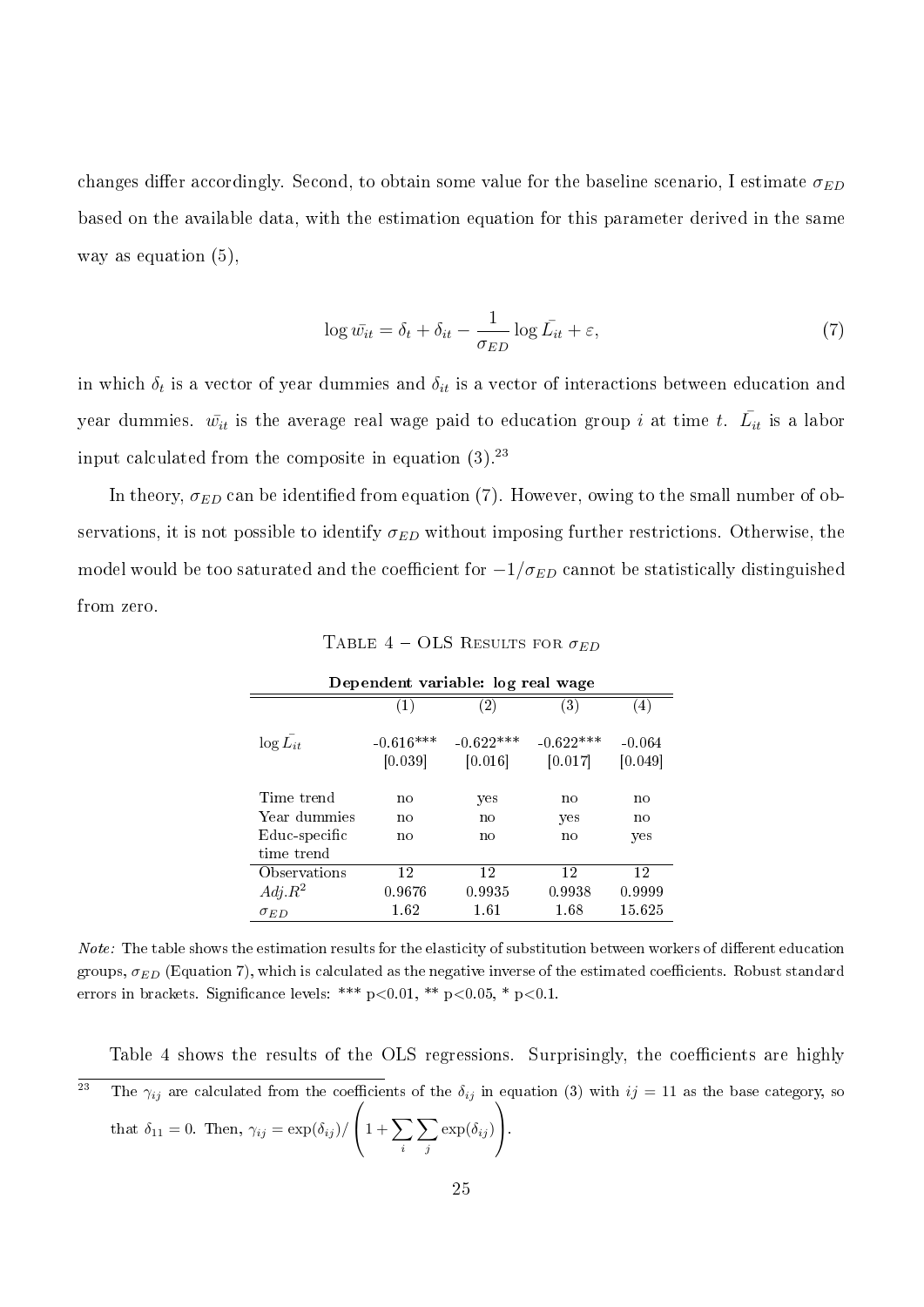significant in the first 3 specifications, and only when  $\delta_{ij}$  is approximated by linear time trends is the model too saturated to produce a significant coefficient. Despite the caveats that apply to these estimates,  $\sigma_{ED}$  lies within the range found in other studies. Krusell *et al.* (2000), as well as Ciccone & Peri (2005) estimate a  $\sigma_{ED}$  of 1.5, Borjas (2003) 1.3 and Card & Lemieux (2001) 2.25.

## 6 Simulation of Wage Effects

#### 6.1 Simulation Equation

In this section, I simulate the emigration shock that occurred after EU enlargement in this labor market, calculating the new equilibrium wage for each skill group. The calculated wage change is the difference between the equilibrium wages before and after the migration shock, and the results of this simulation have a ceteris paribus interpretation. The fundamental structure of the labor market is held constant, so that the simulations yield the change in wages in absence of other adjustment channels. To obtain the simulation equation, I differentiate equation  $(4)^{24}$  and drop the time subscripts

$$
\frac{\Delta w_{ij}}{w_{ij}} = (1 - \alpha) \frac{\Delta K}{K} - (1 - \alpha) \frac{\Delta L}{L} + \frac{1}{\sigma_{ED}} \frac{\Delta L}{L} + \frac{1}{\sigma_{ED}} \frac{\Delta L}{L} + \left(\frac{1}{\sigma_{EXP}} - \frac{1}{\sigma_{ED}}\right) \frac{\Delta L_i}{L_i} - \frac{1}{\sigma_{EXP}} \frac{\Delta L_{ij}}{L_{ij}}.
$$
\n(8)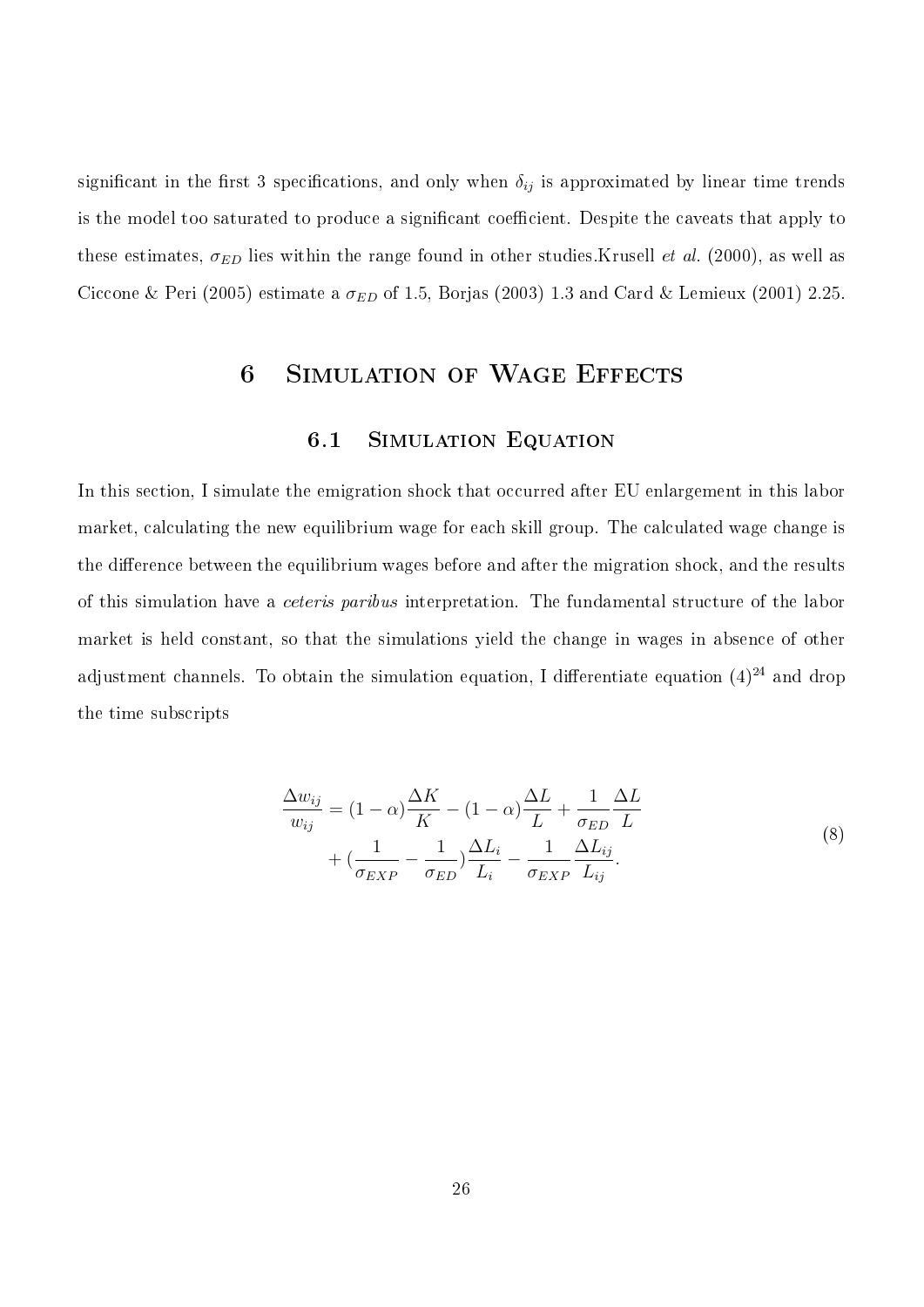

FIGURE 3 - THE IMPACT OF EMIGRATION ON WAGES

Note: The figure displays the predicted wage changes, based on the simulation of the emigration wave after 2004 on the Lithuanian labor market. Parameters:  $\alpha = 0.8$ ,  $\sigma_{ED} = 1.68$ .  $\sigma_{EXP} = 1.58$ . The thin lines denote 95%confidence bands, which are calculated from Monte-Carlo simulations using the estimates for  $\sigma_{ED}$  and  $\sigma_{EXP}$ . Labels on the y-axis denote education and work experience.

#### 6.2 Model Calibration and Simulation Results

Figure 3 displays the simulated wage changes for the baseline scenario. The  $95\%$  confidence bands have been calculated using Monte Carlo-simulations, in which the values for  $\sigma_{EXP}$  and  $\sigma_{ED}$  are drawn independently from a normal distribution with 10,000 replications,  $\frac{1}{\sigma_{EXP}} \sim N(0.63, 0.173)$ and  $\frac{1}{\sigma_{ED}} \sim N(0.62, 0.01).^{25}$ 

 $\overline{a_4}$   $A_t$ ,  $\alpha$ ,  $\theta_{it}$  and  $\gamma_{ij}$  are held constant. Expressions  $L_t$  and  $L_{it}$  in equation (8) are labor aggregates and as such

can be expressed in terms of  $L_{ijt}$ . Note that  $\frac{\Delta L_i}{L_i} = \sum$ j  $\sqrt{ }$  $\begin{array}{c}\gamma_{ij} L_{ij}^{\frac{\sigma_{EXP}-1}{\sigma_{EXP}}} \ \frac{\gamma_{ij}}{\sum \gamma_{ij} L_{ij}^{\frac{\sigma_{EXP}}{\sigma_{EN}}} } \end{array}$  $\sum$ j  $\gamma_{ij} L_{ij}^{\frac{\sigma_{EXP}-1}{\sigma_{EXP}}}$  $\setminus$  $\left| \frac{\Delta L_{ij}}{L_{ij}} \right|$  $\frac{\Delta L_{ij}}{L_{ij}} = \frac{1}{s_i}$ sit  $\sum$ j  $s_{ijt} \frac{\Delta L_{ijt}}{I}$  $\frac{2\text{Li}_j t}{L_{ijt}}$  and

 $\frac{\Delta L}{L} = \frac{1}{\alpha} \sum$ i  $\sum$ j  $s_{ij} \frac{\Delta L_{ij}}{\tau}$  $\frac{2\sum_{ij}}{L_{ij}}$ .  $s_i$  denotes the income share of education group i and  $s_{ij}$  denotes the income share of skill group ij.  $s_i$  and  $s_{ij}$  are calculated from the sampling weights in the HBS using the information on all

men and women in the sample. The ∆s measure the change in a variable from 2002 to 2006.

<sup>&</sup>lt;sup>25</sup> In the Online Appendix A.5.2 Figure 7 I draw  $\frac{1}{\sigma_{ED}}$  from a uniform distribution between zero and one, in order that  $\sigma_{ED} \in [0,\infty]$ . Despite the wider confidence bands, the wage increases for the youngest group are statistically significant).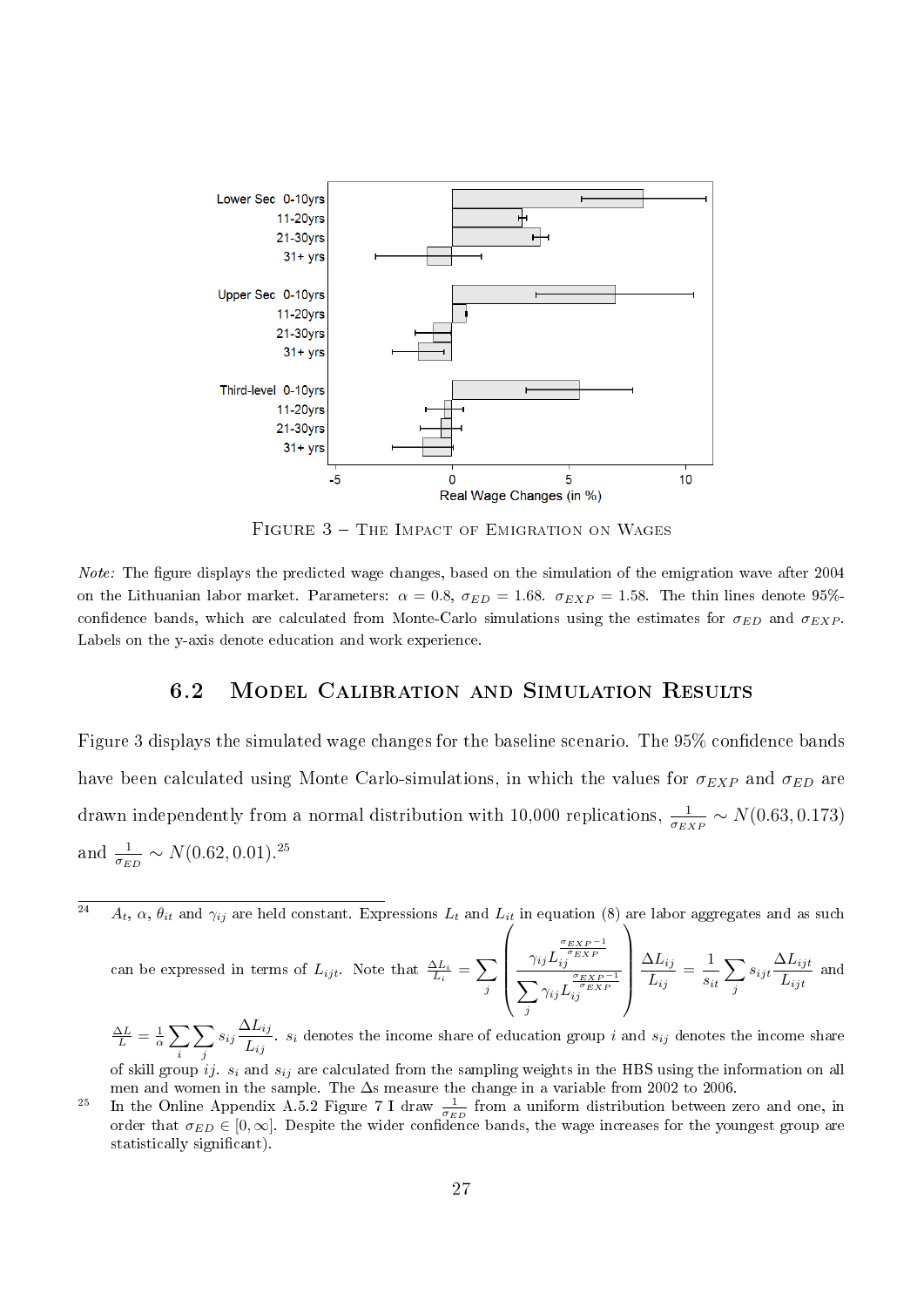A general pattern emerges, whereby emigration caused an increase in the wages of young workers, while the wages of old workers decreased. Young workers gained between 5.5% and 8.2% from emigration, whereas for workers with a work experience between 10 and 30 years, the model predicts wage changes close to zero, except for workers with a lower secondary education. Old workers with more than 30 years of work experience lost around 1% from emigration.

These results suggest that emigration had a significant impact on the wage distribution between old and young workers, with the youngest cohort becoming significantly smaller and this change in the composition of the workforce changing the wage structure. Despite most of the predicted wage changes being statistically significant, only the wage changes for young workers are of economic signicance. This can be seen when comparing the simulated wage changes caused by migration with the total wages changes for Lithuanian workers between 2002 and 2006 in Figure 1. The wages of all groups increased by between 20% and 80%, so that emigration can explain between 10% and 30% of the wage changes of young workers; however, the wage changes of workers with a work experience higher than 10 years are solely driven by other factors, such as domestic and foreign investment or productivity growth.

Having noted that the predicted wage changes differ considerably between young and old workers, the question arises as to which factors drive these results within the model. Due to the nested structure of the production function, there is a variety of channels through which a labor supply shock can affect wages, and the Online Appendix A.6 presents a decomposition of the wage changes into an own-wage effect and higher-order effects. Section A.7 in the online appendix compares the predicted wage changes from the structural model with wage changes predicted by a simple reduced-form analysis, clearly showing the importance of higher-order effects for the overall effect of emigration on wages. The large effects predicted by the own-wage elasticity are dampened by changes in the composition of the workforce, and a general decrease in labor demand due to a smaller consumer base. For skill groups with a predicted wage change equal or close to zero, the positive own-wage effect and negative higher-order effects balance each other out.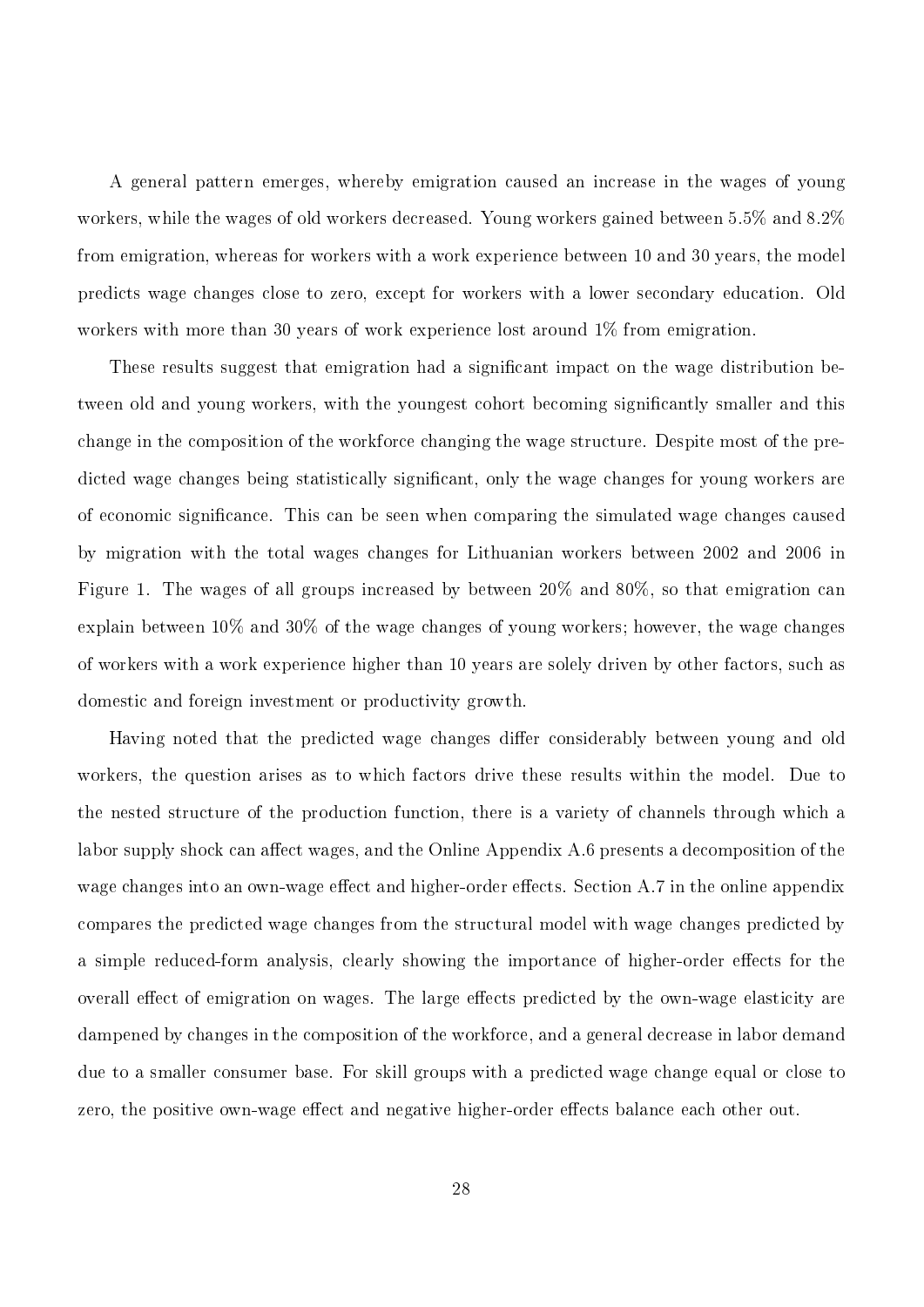The wage effects found in this section are consistent with a story of an increase in bargaining power. Emigration of similar workers renders stayers a more scarce resource, thus resulting in higher wages. Another explanation could lie in the difference in the occupational distribution of old and young workers. Accordingly, if young workers tend to work in sectors with a high flexibility of work contracts and a high fluctuation of employees, they are more likely to switch to a better-paid job once emigration leads to labor shortages in the sector. This possibility should be more likely in the service sector, which only evolved in Lithuania in the last 15-20 years, and less likely in the manufacturing sector or agriculture. I elaborate on this further in Online Appendix A.8, showing that young workers were indeed over-represented in occupations that are generally associated with greater flexibility.

To show the sensitivity of the results to changes in key parameters, I conduct a series of robustness checks that are presented in the online appendix. For the calculation of emigrants per skill group, I assumed the skill distribution of emigrants going to Ireland to be the same as that of emigrants going to the UK. Section A.5.1 shows the simulations based on Irish data only, while Section A.5.2 re-calibrates the model using different elasticities of substitution. The first exercise produces standard errors for  $sigma_{ED}$  being uniformly distributed on the interval  $[0, \infty]$ , whereas the second exercise uses parameter value from studies on other countries (US, UK, Germany) that use a similar empirical strategy, showing how the choice of parameters changes the predicted wage changes.

## 7 Conclusion

This paper exploits the large and sudden emigration wave from Eastern Europe after EU enlargement in 2004 to study how emigration affects the wages of non-migrants. Using Lithuanian microdata, I find that emigration significantly changed the wage distribution, causing an increase in wages on average; however, the wage effect was concentrated among young workers, whose wages increased by around 6% over the period of 5 years, while the wages of older workers were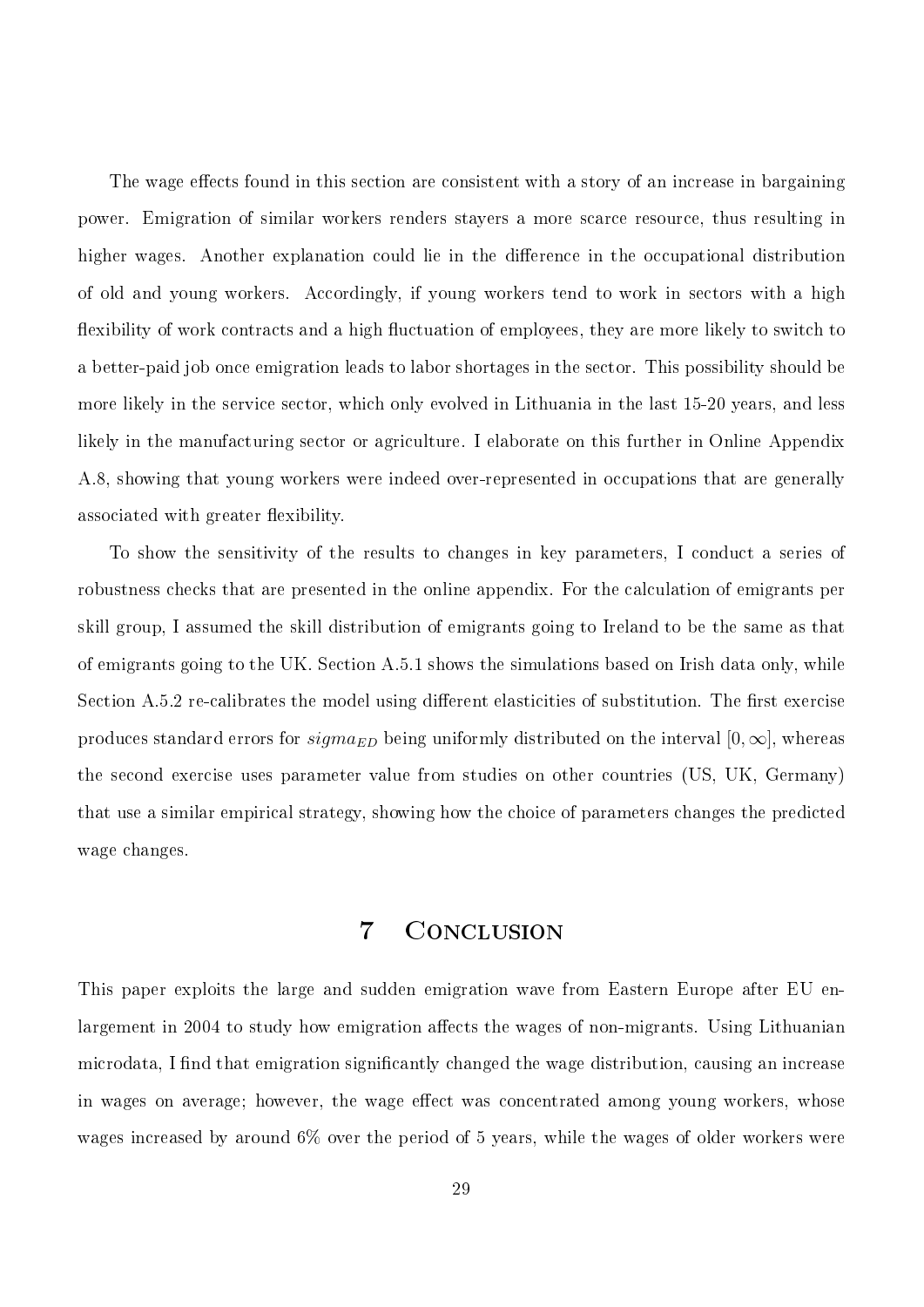not affected. Contrary to previous literature (Borjas, 2003; Aydemir & Borjas, 2007; Docquier  $et \ al.,\ 2011$ ), I find no significant effect of emigration on the wage distribution between highand low-skilled workers. The difference in the wage effects of different experience groups can be explained by the demographics of the emigration wave, which mostly consisted of young workers from all education groups.

The quasi-experimental character of EU enlargement allows me to study an important issue of immigration policy. Most high-income countries have strict immigration laws in place, thus restricting migration from low- and middle-income countries. Given the large wage differentials between high-income countries and the rest, lifting these barriers to migration results in substantial migration flows, which have welfare impacts on both the sending and receiving countries. The "EU enlargement experiment" represents a rare example of the lifting of migration restrictions, and shows that workers in middle-income countries respond to the opening of labor markets in high-income countries, with between 6 and 9% of the workforce of Latvia, Lithuania, Poland and Slovakia having emigrated to the UK and Ireland. Moreover, the most mobile workers have higher emigration rates. For instance, young workers are typically more mobile and have lower moving costs than old workers. In this light, it is unsurprising that emigrants were on average 13 years younger than non-migrant workers in Eastern Europe.

The results of this paper inform policymakers in middle-income countries about the labor market impacts of the liberalization of migration. Many middle-income countries are in the same situation as the Eastern European countries in 2004, facing a large wage differential and have a well-educated and highly mobile workforce. Other examples are EU candidates such as Croatia, Serbia, or Turkey, which might see a similar outflow of workers as those countries that joined the EU in 2004.

This paper should also encourage further research on the absorption of labor supply shocks in countries of origin. A growing body of literature shows how receiving countries absorb labor supply shocks (Hanson & Slaughter  $(2002)$ , Gandal *et al.*  $(2004)$ , among others), finding that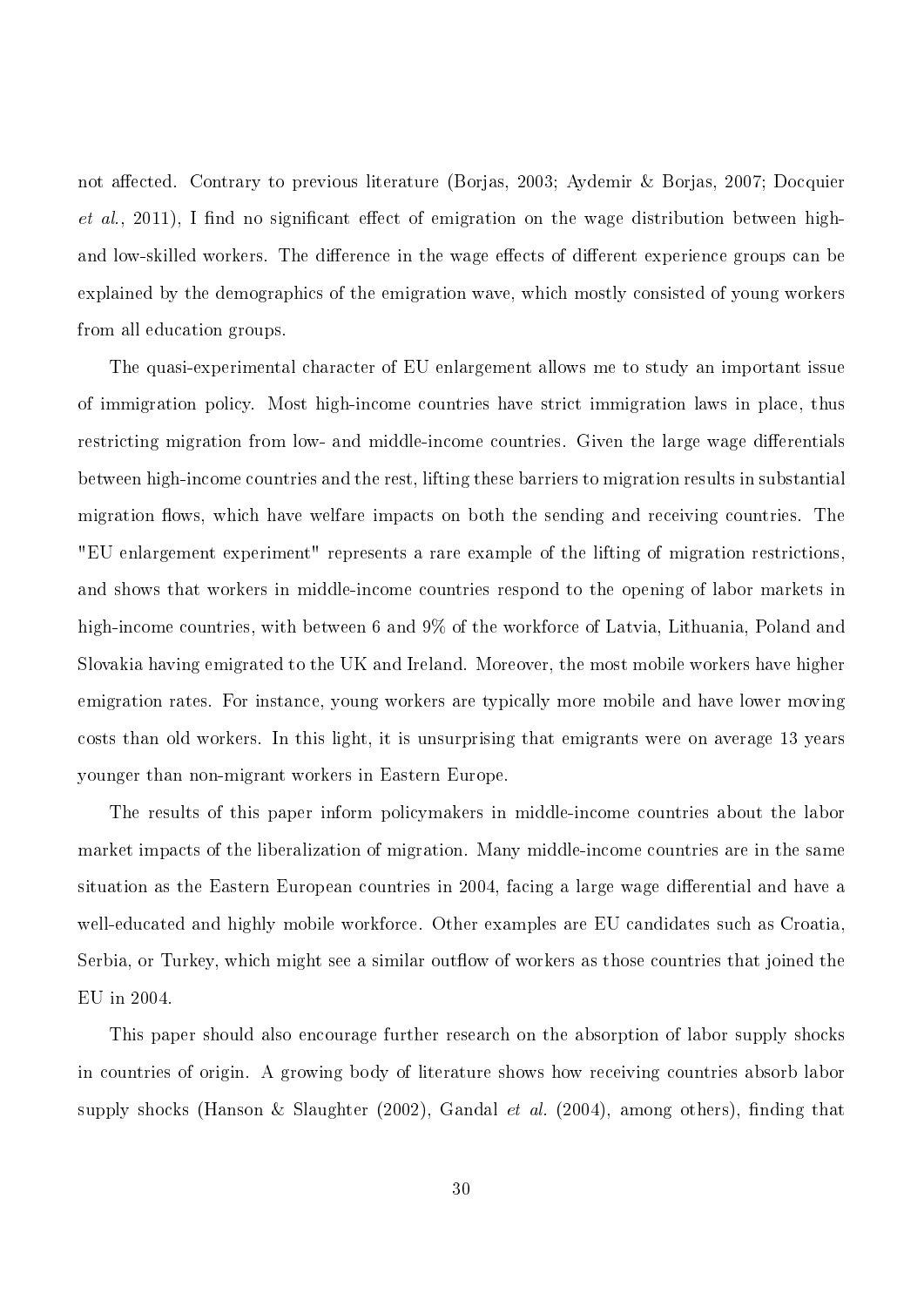changes in labor supply caused by immigration are not absorbed through changes in wages, but rather through shifts in production technologies within industries. While this paper has shown that wage responses can be an important absorption channel in countries of origin, further research is needed to determine which other channels are important in countries of origin, and especially in low- and middle-income countries.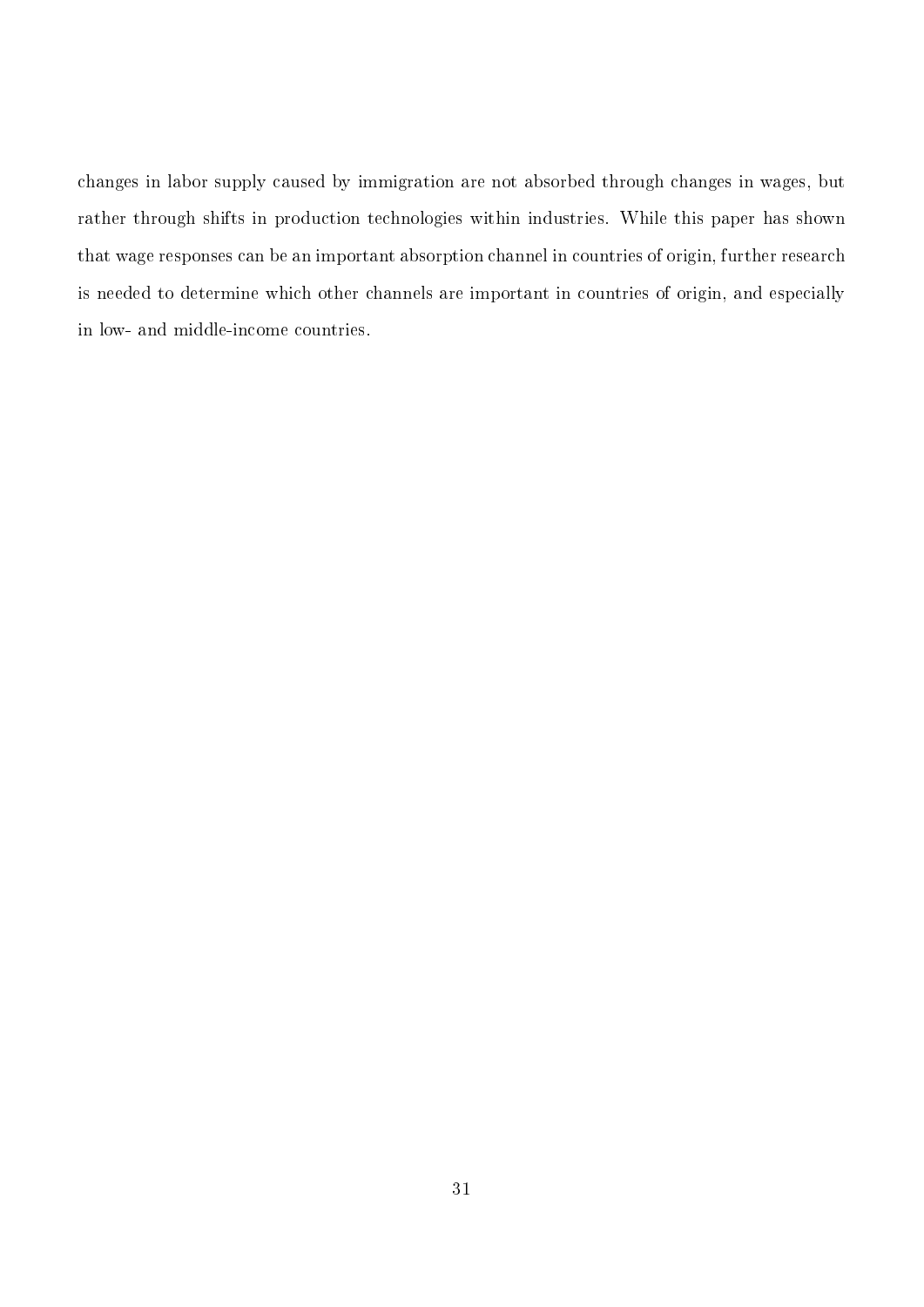## **REFERENCES**

- Algan, Yann, Dustmann, Christian, Glitz, Albrecht, & Manning, Alan. 2010. The Economic Situation of First and Second-Generation Immigrants in France, Germany and the United Kingdom. The Economic Journal, 120, F4-F30.
- ANGRIST, JOSHUA, & PISCHKE, JÖRN-STEFFEN. 2009. Mostly Harmless Econometrics An Empiricist's Companion. Princeton University Press.
- Aydemir, Abdurrahman, & Borjas, George. 2007. Cross-Country Variation in the Impact of International Migration: Canada, Mexico and the United States. Journal of the European Economic Association,  $5(4)$ , 663-708.
- Aydemir, Abdurrahman, & Borjas, George J. 2011. Attenuation Bias in Measuring the Wage Impact of Immigration. Journal of Labor Economics, 29(1).
- BARRETT, ALAN, & DUFFY, DAVID. 2008. Are Ireland's Immigrants Integrating into its Labour Market? International Migration Review,  $42(3)$ , 597-619.
- BORJAS, GEORGE J. 1995. Ethnicity, Neighborhoods and Human-Capital Externalities. The American Economic Review,  $85(3)$ ,  $365-390$ .
- BORJAS, GEORGE J. 2003. The Labor Demand Curve IS Downward Sloping: Re-examining the Impact of Immigration on the Labor Market. The Quarterly Journal of Economics, 118(4), 1335-1374.
- BRÜCKER, HERBERT, & JAHN, ELKE J. 2011. Migration and Wage Setting: Reassessing the Labor Market Effects of Migration. Scandinavian Journal of Economics, 113(2), 286?317.
- Brunello, Giorgio, Crivellaro, Elena, & Rocco, Lorenzo. 2012. Lost in Transition? The Returns to Education Acquired under Communism 15 Years after the Fall of the Berlin Wall. Economics of Transition,  $20(4)$ , 637–676.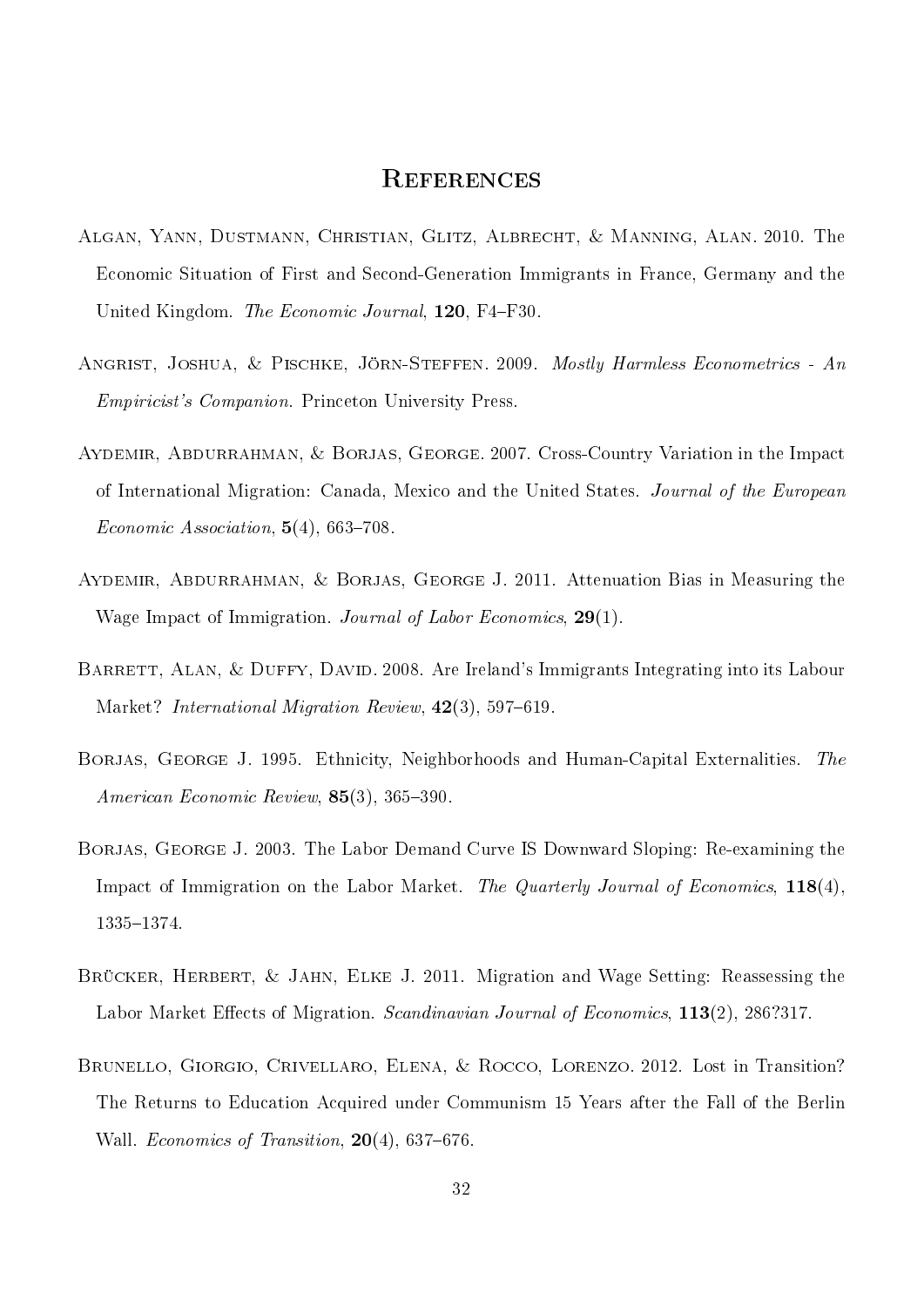- CARD, DAVID, & LEMIEUX, THOMAS. 2001. Can Falling Supply Explain the Rising Return to College For Younger Men? A Cohort-Based Analysis. The Quarterly Journal of Economics,  $116(2)$ , 705-46.
- Central Statistics Office. 2009. Foreign Nationals: PPSN Allocations, Employment and Social Welfare Activity, 2008. Tech. rept. Central Statistics Office Ireland.
- CHISWICK, BARRY R. 1978. The Effect of Americanization on the Earnings of Foreign-born Men. The Journal of Political Economy,  $86(5)$ , 897-921.
- Ciccone, Antonio, & Peri, Giovanni. 2005. Long-Run Substitutability between More and Less Educated Workers: Evidence from US States, 1950-1990. The Review of Economics and  $Statistics, 85(4), 652-663.$
- Clemens, Michael A. 2011. Economics and Emigration: Trillion-Dollar Bills on the Sidewalk? Journal of Economic Perspectives,  $25(3)$ ,  $83-106$ .
- D'Amuri, Francesco, Ottaviano, Gianmarco I.P., & Peri, Giovanni. 2010. The Labor Market Impact of Immigration in Western Germany in the 1990s. European Economic Review, 54, 550-570.
- DOCQUIER, FRÉDÉRIC, & RAPOPORT, HILLEL. 2012. Globalization, Brain Drain and Development. Journal of Economic Literature,  $50(3)$ ,  $681-730$ .
- DOCQUIER, FRÉDÉRIC, ÖZDEN, ÇAĞLAR, & PERI, GIOVANNI. 2011. The Wage Effects of Immigration and Emigration. NBER Working Paper, 16646.
- DUSTMANN, CHRISTIAN, & GLITZ, ALBRECHT. 2011. How Do Industries and Firms Respond to Changes in Local Labor Supply? IZA Discussion Paper, 6257.
- Dustmann, Christian, Frattini, Tommaso, & Halls, Caroline. 2010. Assessing the Fiscal Costs and Benefits of A8 Migration to the UK. Fiscal Studies,  $31(1)$ , 1–41.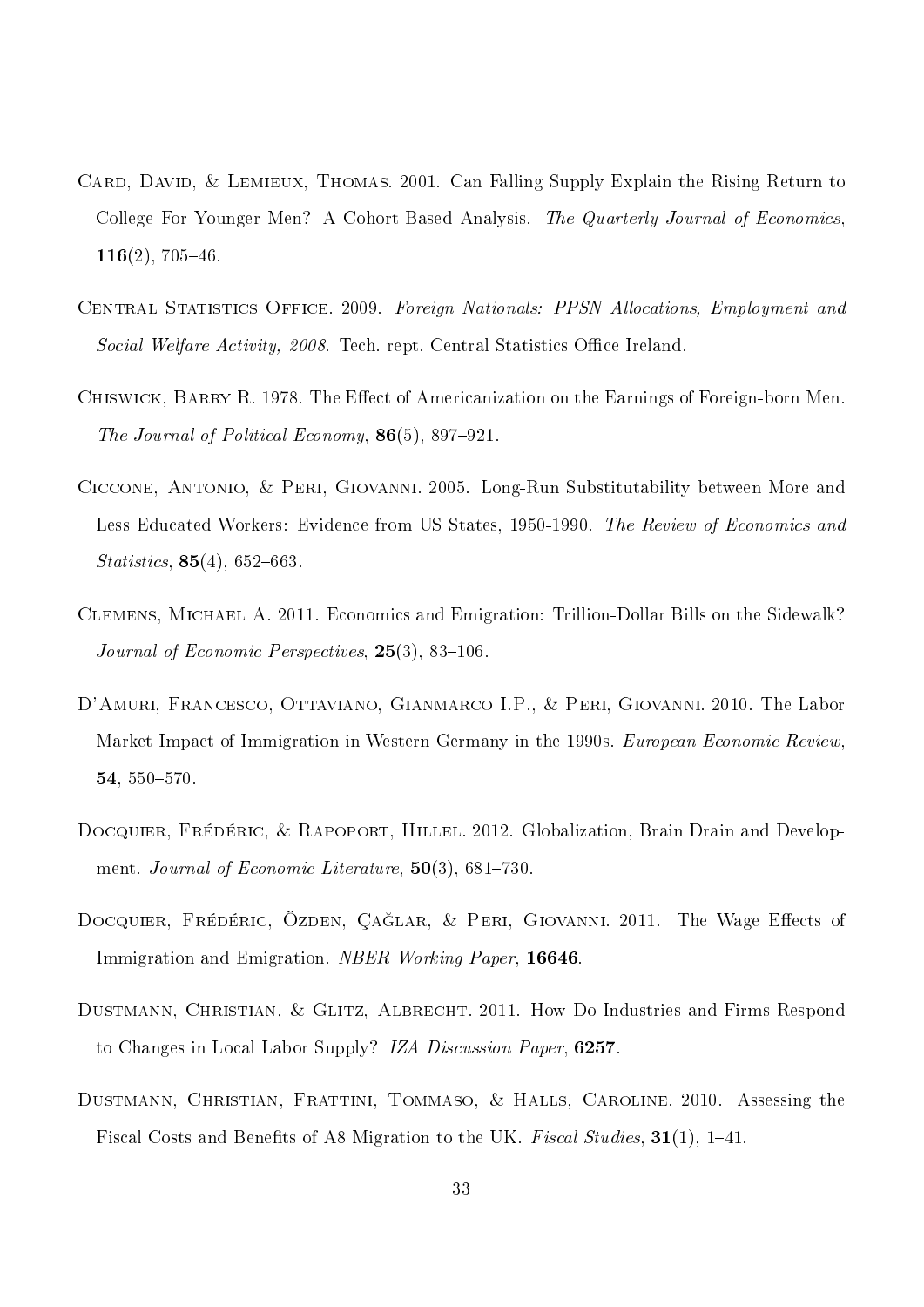- DUSTMANN, CHRISTIAN, FRATTINI, TOMMASO, & ROSSO, ANNA. 2012. The Effect of Emigration from Poland on Polish Wages. CReAM Discussion Paper, 29.
- Elsner, Benjamin. 2011. Emigration and Wages: The EU Enlargement Experiment. IZA Discussion Paper, 6111.
- ELSNER, BENJAMIN. 2013. Does Emigration Benefit the Stayers? The EU Enlargement as a Natural Experiment. Evidence from Lithuania. Journal of Population Economics, 26(2), 531– 553.
- Gagnon, Jason. 2011. "Stay with Us?" The Impact of Emigration on Wages in Honduras. OECD Working Paper, 300.
- Gandal, Neil, Hanson, Gordon H., & Slaughter, Matthew J. 2004. Technology, Trade, and Adjustment to Immigration in Israel. European Economic Review,  $48(2)$ ,  $403-428$ .
- GIBSON, JOHN, & MCKENZIE, DAVID. 2011. Eight Questions about Brain Drain. Journal of Economic Perspectives,  $25(3)$ ,  $107-128$ .
- González, Libertad, & Ortega, Francesc. 2011. How Do very Open Economies Adjust to Large Immigration Flows? Evidence from Spanish Regions. Labour Economics, 18, 57–70.
- HANSON, GORDON, & MCINTOSH, CRAIG. 2010. The Great Mexican Emigration. The Review of Economics and Statistics,  $92(4)$ , 798-810.
- HANSON, GORDON H., & SLAUGHTER, MATTHEW J. 2002. Labor-Market Adjustment in Open Economies: Evidence from US States. Journal of International Economics, 57, 3-29.
- Home Office. 2009. Accession Monitoring Report, May 2004-December 2008, A8 Countries. Home Office Report.
- Katz, Lawrence F., & Murphy, Kevin M. 1992. Changes in Relative Wages, 1963-1987. The Quarterly Journal of Economics,  $107(1)$ , 35-78.